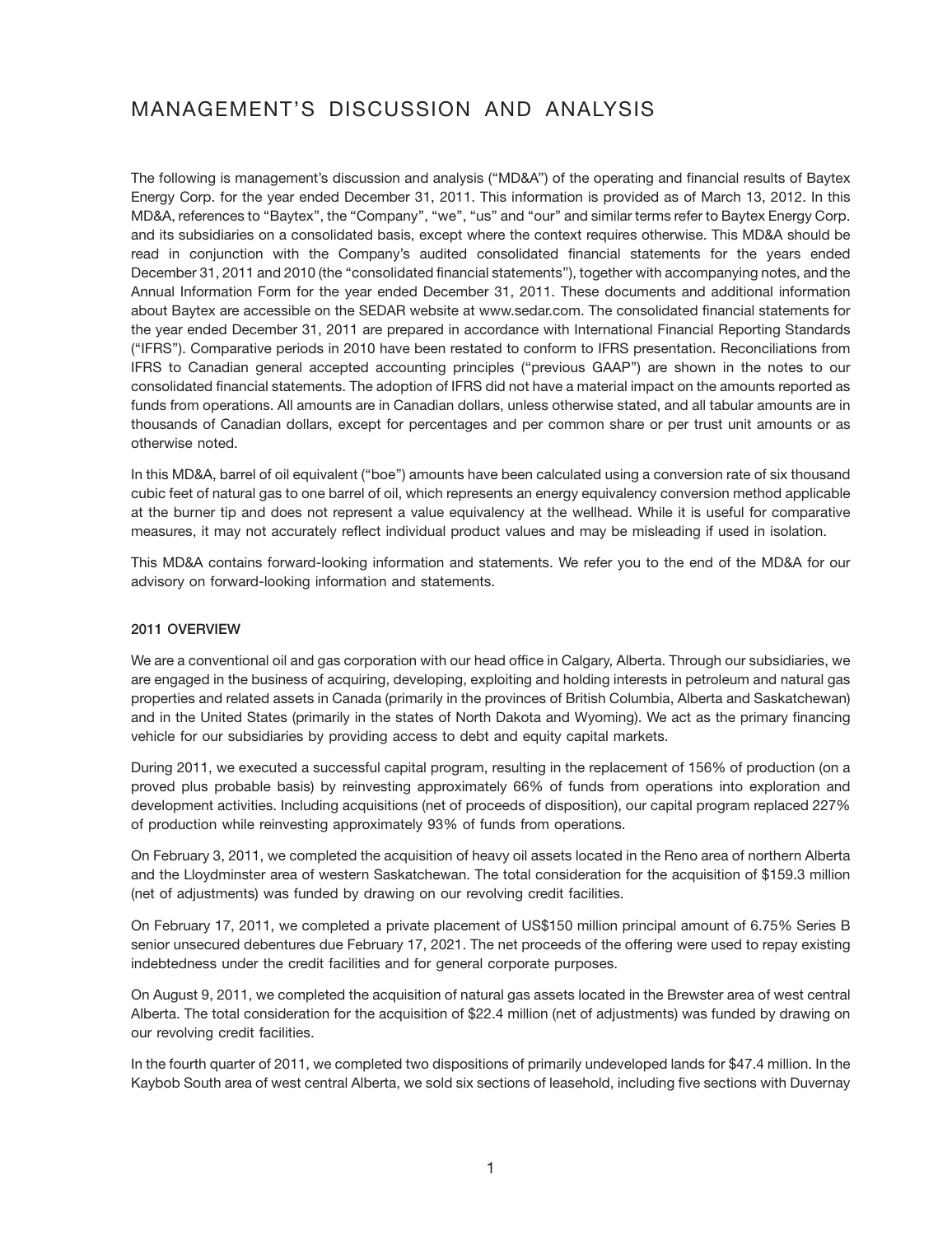rights, for \$11.1 million. In the Dodsland area in southwest Saskatchewan, we sold 32,600 net acres of leasehold in the ''halo'' of the field for \$36.3 million.

As at December 31, 2011, our total proved reserves increased 12% to 157 million boe and our total proved plus probable reserves increased 10% to 252 million boe. During the year ended December 31, 2011, our production averaged 50,132 boe/d, primarily from our properties in Canada.

## **CORPORATE CONVERSION**

At year end 2010, Baytex Energy Trust (the ''Trust'') completed a plan of arrangement under the Business Corporations Act (Alberta) pursuant to which it converted its legal structure from an income trust to a corporation (the ''Corporate Conversion''). Pursuant to the Corporate Conversion: (i) on December 31, 2010, holders of trust units of the Trust exchanged their trust units for our common shares on a one-for-one basis; and (ii) on January 1, 2011, the Trust was dissolved and terminated, with the result that we became the successor to the Trust. The reorganization into a corporation has been accounted for on a continuity of interest basis, and accordingly, the consolidated financial statements reflect the financial position, results of operations and cash flows as if the Company had always carried on the business formerly carried on by the Trust.

Despite the change in legal structure from a trust to a corporation, the Company's business objectives and strategies remain unchanged and the officers and directors remained the same. Baytex's activities are directed towards increasing oil production through organic property development and acquisitions, with the objectives of providing monthly income and long-term value creation for its shareholders.

Baytex will continue to direct its efforts to increase the value of its assets through development drilling and associated development activities and enhanced oil recovery activities. Baytex will also seek to acquire undeveloped and producing petroleum and natural gas properties. Baytex will primarily participate in development activities that are considered to be lower risk. Also, a minor percentage of each year's capital budget will be devoted to moderate risk development and lower risk exploration opportunities on its properties.

The common shares of Baytex trade on the Toronto Stock Exchange and the New York Stock Exchange under the trading symbol BTE. Beginning with the January 31, 2011 record date, shareholders of Baytex have received payments in the form of dividends. Prior to the Corporate Conversion on December 31, 2010, unitholders of the Trust received payments in the form of distributions.

# **NON-GAAP FINANCIAL MEASURES**

In this MD&A, we refer to certain financial measures (such as funds from operations, payout ratio, total monetary debt and operating netback) which do not have any standardized meaning prescribed by generally accepted accounting principles in Canada ("GAAP"). While funds from operations, payout ratio and operating netback are commonly used in the oil and natural gas industry, our determination of these measures may not be comparable with calculations of similar measures for other issuers.

#### **Funds from Operations**

We define funds from operations as cash flow from operating activities adjusted for financing costs, changes in non-cash operating working capital and other operating items. We believe that this measure assists in providing a more complete understanding of certain aspects of our results of operations and financial performance, including our ability to generate the cash flow necessary to fund future dividends to shareholders and capital investments. However, funds from operations should not be construed as an alternative to traditional performance measures determined in accordance with IFRS or previous GAAP, such as cash flow from operating activities and net income. For a reconciliation of funds from operations to cash flow from operating activities, see ''Funds from Operations, Payout Ratio and Dividends or Distributions''.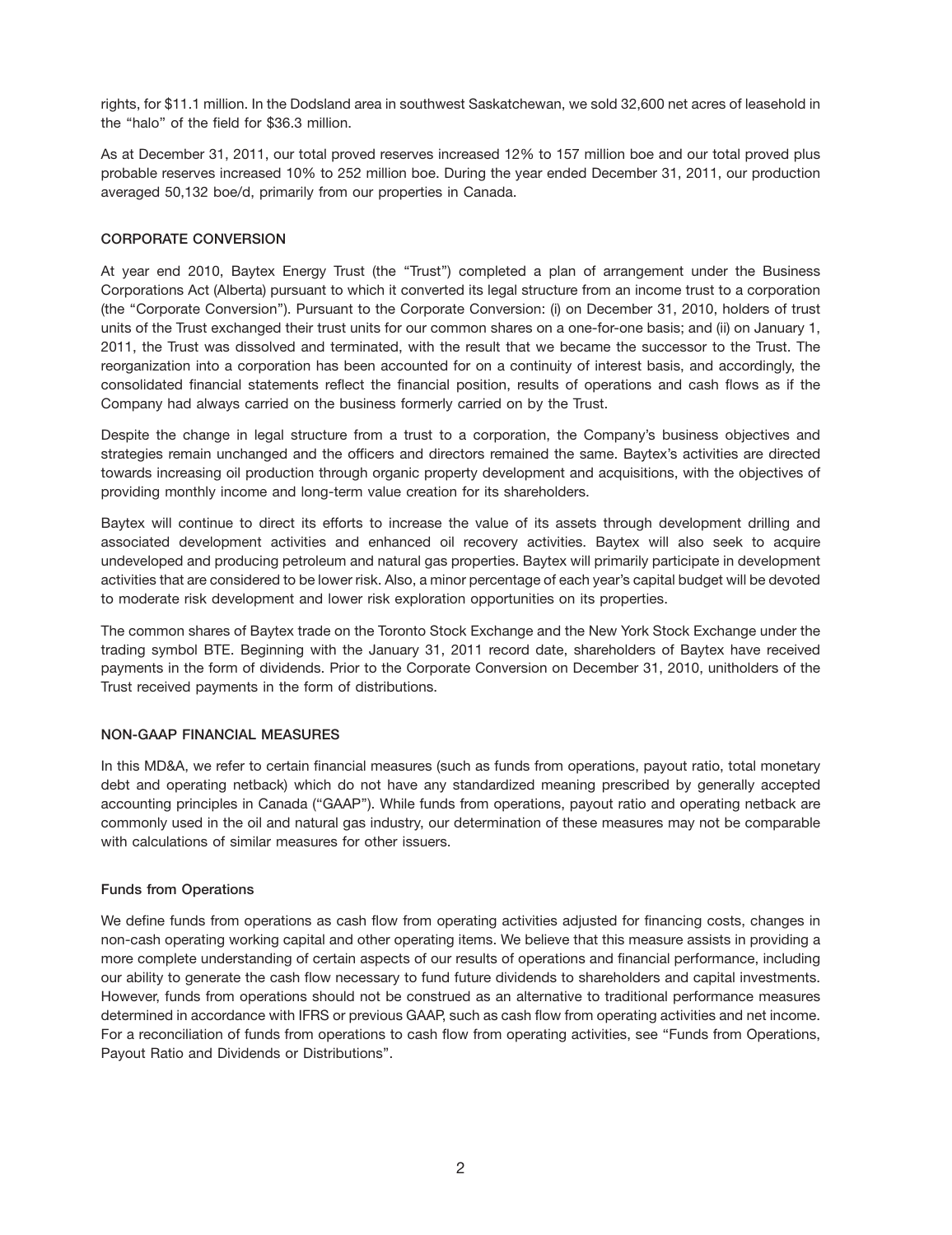#### **Payout Ratio**

We define payout ratio as cash dividends (net of participation in our dividend reinvestment plan) divided by funds from operations. We believe that this measure assists in providing a more complete understanding of certain aspects of our results of operations and financial performance, including our ability to generate the cash flow necessary to fund future dividends to shareholders and capital investments.

#### **Total Monetary Debt**

We define total monetary debt as the sum of monetary working capital (which is current assets less current liabilities (excluding non-cash items such as deferred income tax assets or liabilities and unrealized gains or losses on financial derivatives)), the principal amount of long-term debt and long-term bank loan. We believe that this measure assists in providing a more complete understanding of our cash liabilities.

#### **Operating Netback**

We define operating netback as product revenue less royalties, production and operating expenses and transportation expenses divided by barrels of oil equivalent sales volume for the applicable period. We believe that this measure assists in characterizing our ability to generate cash margin on a unit of production basis.

# RESULTS OF OPERATIONS

#### **Production**

|                                  | Years Ended December 31 |        |        |  |  |  |  |
|----------------------------------|-------------------------|--------|--------|--|--|--|--|
|                                  | 2011                    | 2010   | Change |  |  |  |  |
| <b>Daily Production</b>          |                         |        |        |  |  |  |  |
| Light oil and NGL (bbl/d)        | 6,769                   | 6,539  | 4%     |  |  |  |  |
| Heavy oil (bbl/d) <sup>(1)</sup> | 35,252                  | 28,585 | 23%    |  |  |  |  |
| Natural gas (mmcf/d)             | 48.7                    | 55.3   | (12%)  |  |  |  |  |
| Total production (boe/d)         | 50,132                  | 44,341 | 13%    |  |  |  |  |
| <b>Production Mix</b>            |                         |        |        |  |  |  |  |
| Light oil and NGL                | 14%                     | 15%    |        |  |  |  |  |
| Heavy oil                        | 70%                     | 64%    |        |  |  |  |  |
| Natural gas                      | 16%                     | 21%    |        |  |  |  |  |

*(1) Heavy oil sales volumes may differ from reported production volumes due to changes to Baytex's heavy oil inventory. For the year ended December 31, 2011, heavy oil sales volumes were 72 bbl/d higher than production volumes (year ended December 31, 2010 – 36 bbl/d lower).*

Production for the year ended December 31, 2011 averaged 50,132 boe/d, as compared to 44,341 boe/d for the same period in 2010. Light oil and NGL production for the year ended December 31, 2011 increased by 4% to 6,769 bbl/d from 6,539 bbl/d a year earlier due to development activities in the US, which increased US production by 81%, as compared to the same period in 2010, partially offset by second quarter production interruptions in North Dakota, Alberta and British Columbia. Heavy oil production for the year ended December 31, 2011 increased by 23% to 35,252 bbl/d from 28,585 bbl/d a year ago primarily due to development activities and the acquisition of producing assets in the first quarter of 2011. Natural gas production decreased by 12% to 48.7 mmcf/d for the year ended December 31, 2011, as compared to 55.3 mmcf/d for the same period. The decrease in natural gas production was primarily due to natural declines as we focused our drilling effort on our oil portfolio and, to a lesser extent, to pipeline constraints in west central Alberta partially offset by a natural gas-weighted acquisition that closed in the third quarter of 2011.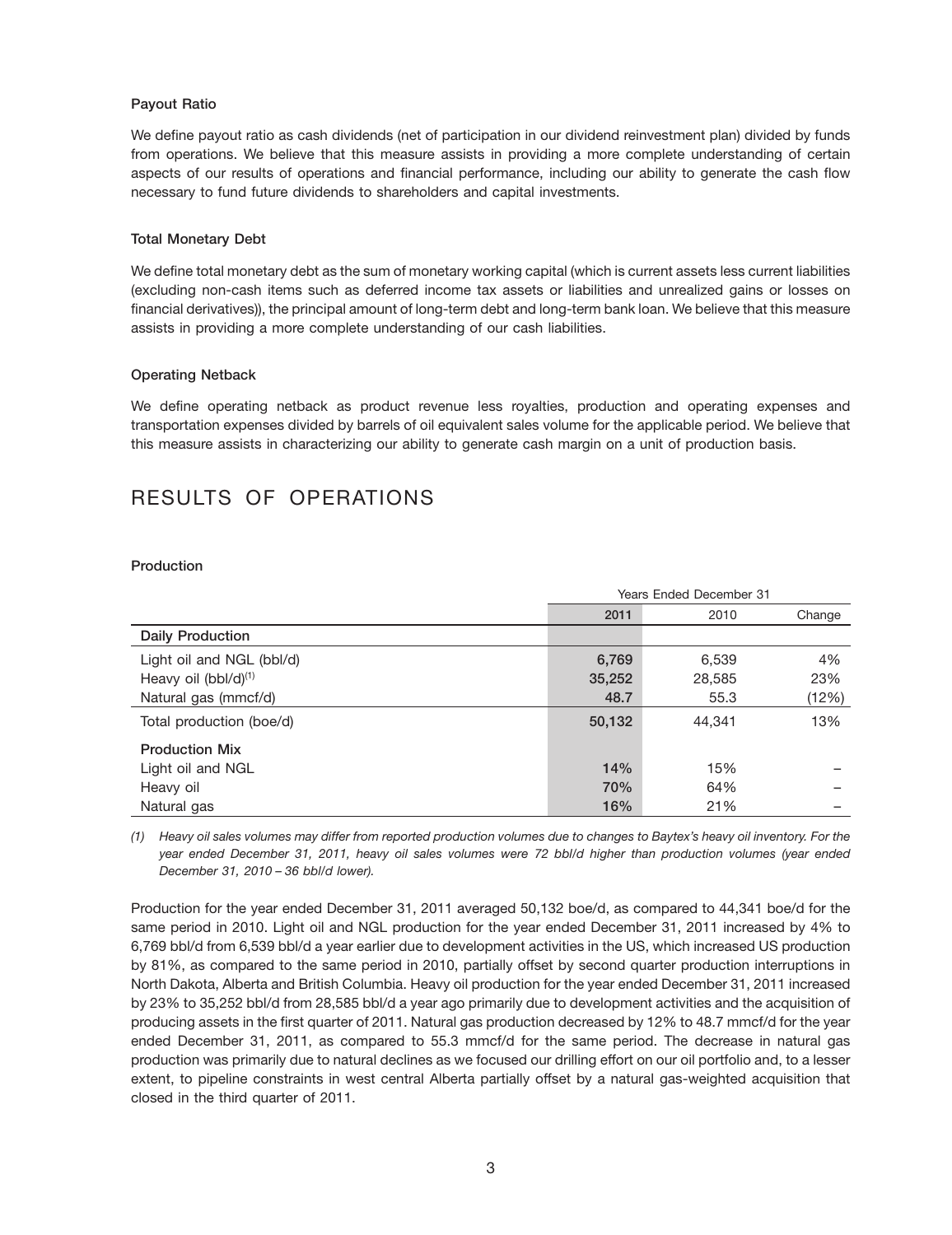# **Commodity Prices**

# *Crude Oil*

For the year ended December 31, 2011, the price of West Texas Intermediate (''WTI'') fluctuated from a low of US\$75.67/bbl to a high of US\$113.93/bbl. The average prompt WTI price for the year ended December 31, 2011 was US\$95.12/bbl, or 20% higher than the corresponding 2010 price of US\$79.53/bbl. 2011 was a year of significant volatility, as oil prices reacted to rapidly changing macroeconomic issues and uncertainty, political and social unrest, and underlying energy market fundamentals. Global oil demand growth from emerging market countries, including China, and several smaller oil supply disruptions, have helped support oil prices over the past year. By the end of 2011, oil markets appeared to focus on signs of improving economic activity in the United States and growing tensions over Iran's nuclear program, both of which contributing to rising oil prices.

The Western Canadian Select (''WCS'') price differential to WTI, averaged 18% in the year ended December 31, 2011, unchanged from 2010. The volatility of the heavy oil differential in 2011 was marked by periodic transportation disruptions increasing differentials, which was offset by a combination of high refinery runs in the mid-continent region of the United States and new heavy oil refinery capacity in late 2011 supporting heavy oil demand and lower heavy oil differentials.

# *Natural Gas*

For the year ended December 31, 2011, AECO natural gas prices averaged \$3.68/mcf, as compared to \$4.13/mcf in 2010. Natural gas prices have remained at depressed levels during 2011 due to significant natural gas production capacity additions in the United States, which have exceeded gas demand growth, and a warm start to the winter of 2011-2012 resulting in low demand.

|                                                       | <b>Years Ended December 31</b> |        |    |        |        |  |
|-------------------------------------------------------|--------------------------------|--------|----|--------|--------|--|
|                                                       |                                | 2011   |    | 2010   | Change |  |
| <b>Benchmark Averages</b>                             |                                |        |    |        |        |  |
| WTI oil (US\$/bbl) <sup>(1)</sup>                     | \$                             | 95.12  | \$ | 79.53  | 20%    |  |
| WCS heavy oil (US\$/bbl) <sup>(2)</sup>               | $\mathsf{\$}$                  | 77.97  | \$ | 65.30  | 19%    |  |
| Heavy oil differential <sup>(3)</sup>                 |                                | (18%)  |    | (18%)  | $-$ %  |  |
| USD/CAD average exchange rate                         |                                | 1.0114 |    | 0.9708 | 4%     |  |
| Edmonton par oil (\$/bbl)                             | \$                             | 95.56  | \$ | 77.81  | 23%    |  |
| AECO natural gas price $(\frac{5}{mcf})^{(4)}$        | \$                             | 3.68   | \$ | 4.13   | (11%)  |  |
| <b>Baytex Average Sales Prices</b>                    |                                |        |    |        |        |  |
| Light oil and NGL (\$/bbl)                            | \$                             | 82.49  | \$ | 65.90  | 25%    |  |
| Heavy oil (\$/bbl) <sup>(5)</sup>                     | \$                             | 65.36  | \$ | 60.08  | 9%     |  |
| Physical forward sales contracts gain (loss) (\$/bbl) |                                | 0.17   |    | (0.68) |        |  |
| Heavy oil, net (\$/bbl)                               | \$                             | 65.53  | \$ | 59.40  | 10%    |  |
| Total oil and NGL, net (\$/bbl)                       | \$                             | 68.26  | \$ | 60.61  | 13%    |  |
| Natural gas (\$/mcf) <sup>(6)</sup>                   | \$                             | 3.86   | \$ | 4.22   | (9% )  |  |
| Physical forward sales contracts gain (\$/mcf)        |                                | 0.31   |    | 0.10   |        |  |
| Natural gas, net (\$/mcf)                             | $\mathsf{\$}$                  | 4.17   | \$ | 4.32   | (3%)   |  |
| Summary                                               |                                |        |    |        |        |  |
| Weighted average (\$/boe) <sup>(6)</sup>              | \$                             | 60.78  | \$ | 53.75  | 13%    |  |
| Physical forward sales contracts gain (loss) (\$/boe) |                                | 0.48   |    | (0.36) |        |  |
| Weighted average, net (\$/boe)                        | \$                             | 61.26  | \$ | 53.39  | 15%    |  |

*(1) WTI refers to the calendar monthly average based on NYMEX prompt month WTI.*

*(2) WCS refers to the average posting price for the benchmark WCS heavy oil.*

*(3) Heavy oil differential refers to the WCS discount to WTI.*

*(4) AECO refers to the AECO monthly index price published by the Canadian Gas Price Reporter.*

*(5) Baytex's realized heavy oil prices are calculated based on sales volumes, net of blending costs.*

*(6) Baytex's risk management strategy employs both oil and natural gas financial and physical forward contracts (fixed price forward sales and collars) and heavy oil differential physical delivery contracts (fixed price and percentage of WTI). The above pricing information in the table excludes the impact of financial derivatives.*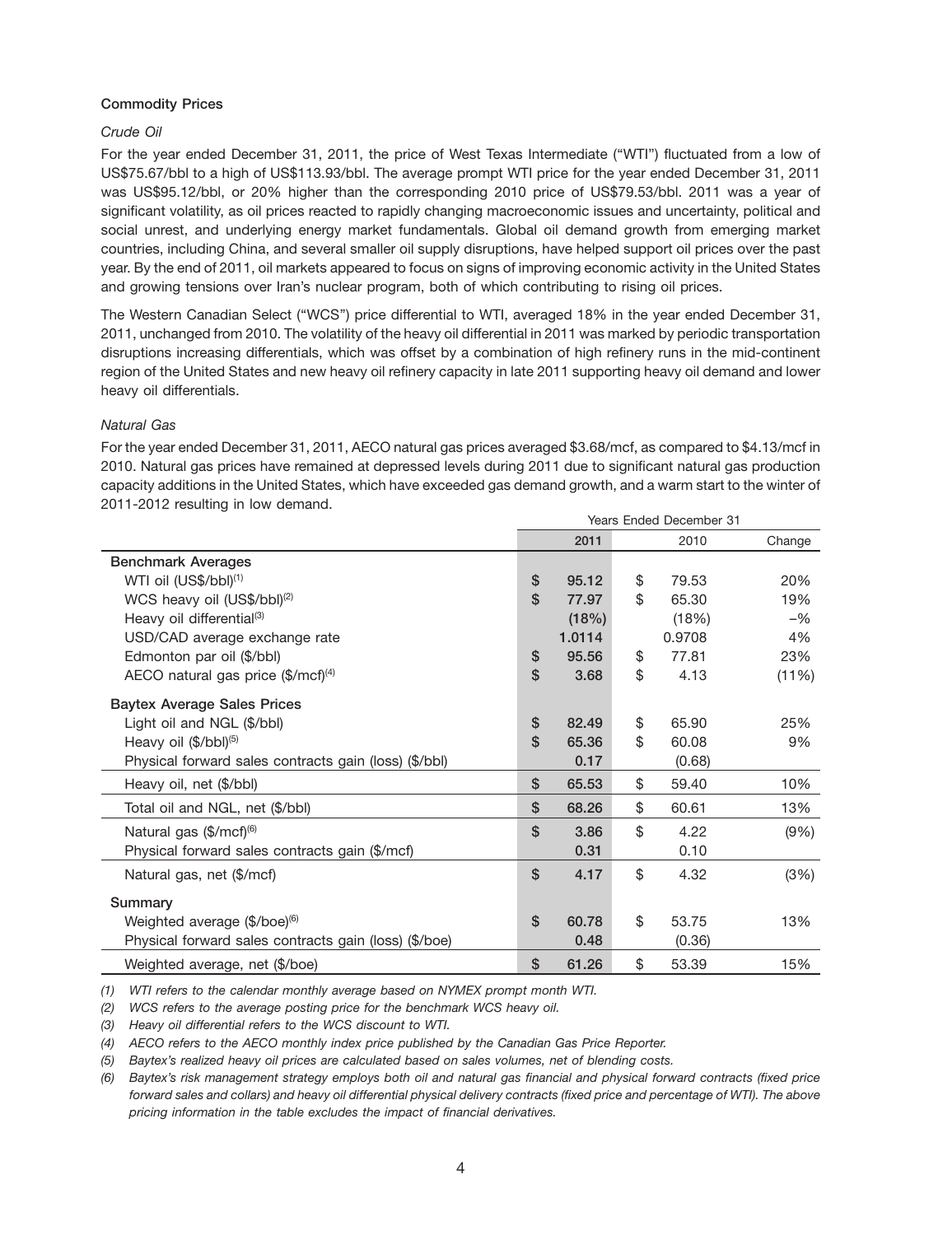For the year ended December 31, 2011, Baytex's average sales price for light oil and NGL was \$82.49/bbl, up 25% from \$65.90/bbl in the same period in 2010. Baytex's realized heavy oil price during the year ended December 31, 2011, prior to physical forward sales contracts, was \$65.36/bbl, or 85% of WCS. This compares to a realized heavy oil price in the same period of 2010, prior to physical forward sales contracts, of \$60.08/bbl, or 89% of WCS. The differential to WCS largely reflects the cost of blending Baytex's heavy oil with diluent to meet pipeline specifications. Net of physical forward sales contracts, Baytex's realized heavy oil price during the year ended December 31, 2011 was \$65.53/bbl, up 10% from \$59.40/bbl in the same period in 2010. Baytex's realized natural gas price for the year ended December 31, 2011 was \$3.86/mcf prior to physical forward sales contracts and \$4.17/mcf inclusive of physical forward sales contracts (year ended December 31, 2010 – \$4.22/mcf prior to physical forward sales contracts and \$4.32/mcf inclusive of physical forward sales contracts).

#### **Gross Revenues**

|                                       | <b>Years Ended December 31</b> |                  |        |  |  |  |  |
|---------------------------------------|--------------------------------|------------------|--------|--|--|--|--|
| (\$ thousands except for %)           | 2011                           | 2010             | Change |  |  |  |  |
| Oil revenue                           |                                |                  |        |  |  |  |  |
| Light oil and NGL                     | \$<br>204,513                  | 157,603<br>S     | 30%    |  |  |  |  |
| Heavy oil                             | 843,707                        | 618,969          | 36%    |  |  |  |  |
| Total oil revenue                     | 1,048,220                      | 776,572          | 35%    |  |  |  |  |
| Natural gas revenue                   | 74,018                         | 87,116           | (15%)  |  |  |  |  |
| Total oil and natural gas revenue     | 1,122,238                      | 863,688          | 30%    |  |  |  |  |
| Sales of heavy oil blending diluent   | 186,576                        | 141,448          | 32%    |  |  |  |  |
| Total petroleum and natural gas sales | 1,308,814<br>\$.               | 1,005,136<br>\$. | 30%    |  |  |  |  |

For the year ended December 31, 2011, petroleum and natural gas sales increased 30% to \$1,308.8 million from \$1,005.1 million for the same period in 2010. During this period, the change was driven by heavy oil revenues which increased by 36% due to a 9% increase in realized price and an 23% increase in sales volume compared to the year ended December 31, 2010.

#### **Royalties**

|                                         | <b>Years Ended December 31</b> |         |  |         |        |  |  |
|-----------------------------------------|--------------------------------|---------|--|---------|--------|--|--|
| (\$ thousands except for % and per boe) |                                | 2011    |  | 2010    | Change |  |  |
| Royalties                               | \$                             | 212.172 |  | 170.844 | 24%    |  |  |
| Royalty rates:                          |                                |         |  |         |        |  |  |
| Light oil, NGL and natural gas          |                                | 18.7%   |  | 20.5%   |        |  |  |
| Heavy oil                               |                                | 19.0%   |  | 19.5%   |        |  |  |
| Average royalty rates <sup>(1)</sup>    |                                | 18.9%   |  | 19.8%   |        |  |  |
| Royalty expenses per boe                | \$                             | 11.59   |  | 10.56   | 10%    |  |  |

*(1) Average royalty rate excludes sales of heavy oil blending diluents and the effects of financial derivatives.*

Total royalties for the year ended December 31, 2011 increased to \$212.2 million from \$170.8 million in the year ended December 31, 2010. Total royalties for the year ended December 31, 2011 were 18.9% of petroleum and natural gas revenue (excluding sales of heavy oil blending diluent), as compared to 19.8% for the same period in 2010. Royalty rates for light oil, NGL and natural gas decreased from 20.5% in the year ended December 31, 2010 to 18.7% in the year ended December 31, 2011 due to conventional oil royalty rate incentives on new wells, partially offset by higher royalty rates for properties acquired in August 2011. Royalty rates for heavy oil decreased from 19.5% in the year ended December 31, 2010 to 19.0% in the year ended December 31, 2011 due to royalty rate incentives on new wells at Seal and Kerrobert. In addition, Baytex received a positive \$1.0 million Alberta Royalty Tax Credit reassessment related to 2004 and 2005 periods. This increased credit was received in the first quarter of 2011, which decreased our reported royalty rate for 2011.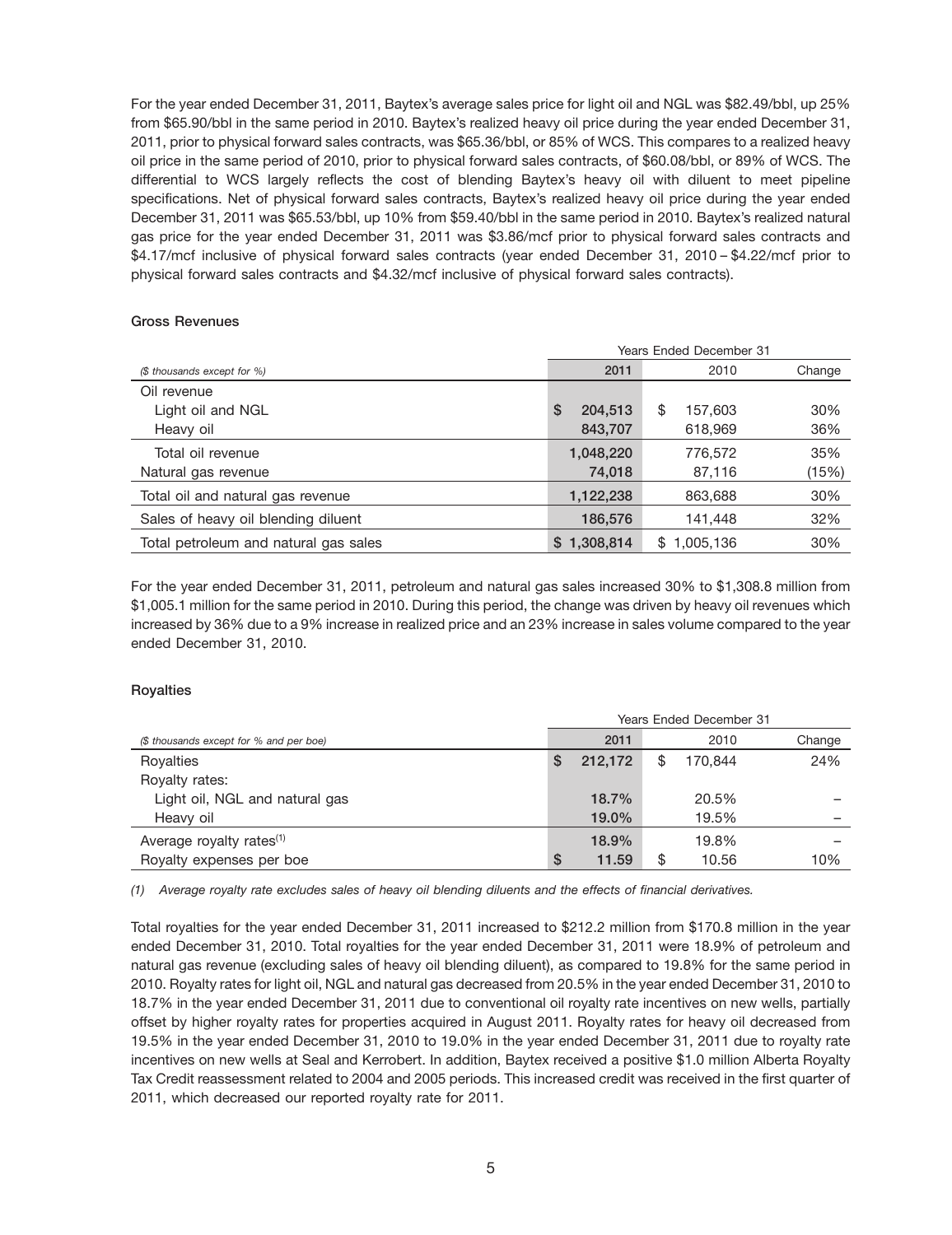Certain additional credits earned under the Alberta Royalty Drilling Credit program, which are based on drilling activity and drilling depths, are recorded as a reduction to capital expenditures, rather than as a reduction to royalties.

# **Financial Derivatives**

|                                                                |              | Years Ended December 31 |    |           |     |           |
|----------------------------------------------------------------|--------------|-------------------------|----|-----------|-----|-----------|
| (\$ thousands)                                                 |              | 2011                    |    | 2010      |     | Change    |
| Realized gain (loss) on financial derivatives <sup>(1)</sup>   |              |                         |    |           |     |           |
| Crude oil                                                      | \$           | (17, 641)               | \$ | 7,609     | \$  | (25, 250) |
| Natural gas                                                    |              | 431                     |    | 11,322    |     | (10, 891) |
| Foreign currency                                               |              | 15,230                  |    | 28,119    |     | (12, 889) |
| Interest rate                                                  |              | 116                     |    | 1,079     |     | (963)     |
| Total                                                          | \$           | (1,864)                 | \$ | 48,129    | \$  | (49,993)  |
| Unrealized gain (loss) on financial derivatives <sup>(2)</sup> |              |                         |    |           |     |           |
| Crude oil                                                      | $\mathbf{s}$ | 1,237                   | \$ | (17, 546) | -\$ | 18,783    |
| Natural gas                                                    |              | 6,004                   |    | (641)     |     | 6,645     |
| Foreign currency                                               |              | (17, 542)               |    | (9,261)   |     | (8,281)   |
| Interest rate                                                  |              | (5,865)                 |    | (15, 864) |     | 9,999     |
| Total                                                          | \$           | (16, 166)               | \$ | (43, 312) | \$  | 27,146    |
| Total gain (loss) on financial derivatives                     |              |                         |    |           |     |           |
| Crude oil                                                      | \$           | (16, 404)               | \$ | (9,937)   | -\$ | (6, 467)  |
| Natural gas                                                    |              | 6,435                   |    | 10,681    |     | (4, 246)  |
| Foreign currency                                               |              | (2, 312)                |    | 18,858    |     | (21, 170) |
| Interest rate                                                  |              | (5,749)                 |    | (14, 785) |     | 9,036     |
| Total                                                          | \$           | (18,030)                | \$ | 4,817     | \$  | (22, 847) |

*(1) Realized gain (loss) on financial derivatives represents actual cash settlement or receipts under the financial derivatives.*

*(2) Unrealized gain (loss) on financial derivatives represents the change in fair value of the financial derivatives during the period.*

The total loss on financial derivatives for the year ended December 31, 2011 was \$18.0 million, as compared to a gain of \$4.8 million for the same period in 2010. This includes a realized loss of \$1.9 million and an unrealized mark-to-market loss of \$16.2 million for the year ended December 31, 2011, as compared to \$48.1 million in realized gains and \$43.3 million in unrealized losses for the same period in 2010. The realized loss of \$1.9 million for the year ended December 31, 2011 relates to the realization of losses on commodity contracts due to higher oil prices offset by gains on foreign currency contracts. The unrealized loss of \$16.2 million for the year ended December 31, 2011, is mainly due to the reversal of previously recorded unrealized gains on foreign currency contracts as they are settled upon maturity and a decrease in floating 3-month London Interbank Offer Rates offset by lower natural gas price.

A summary of the risk management contracts in place as at December 31, 2011 and the accounting treatment of the Company's financial instruments are disclosed in note 23 to the consolidated financial statements as at and for the year ended December 31, 2011.

#### **Evaluation and Exploration Expense**

Evaluation and exploration expense for the year ended December 31, 2011 decreased to \$13.9 million, as compared and \$24.5 million for the year ended December 31, 2010, due to a decrease in the expiration of undeveloped land leases during 2011.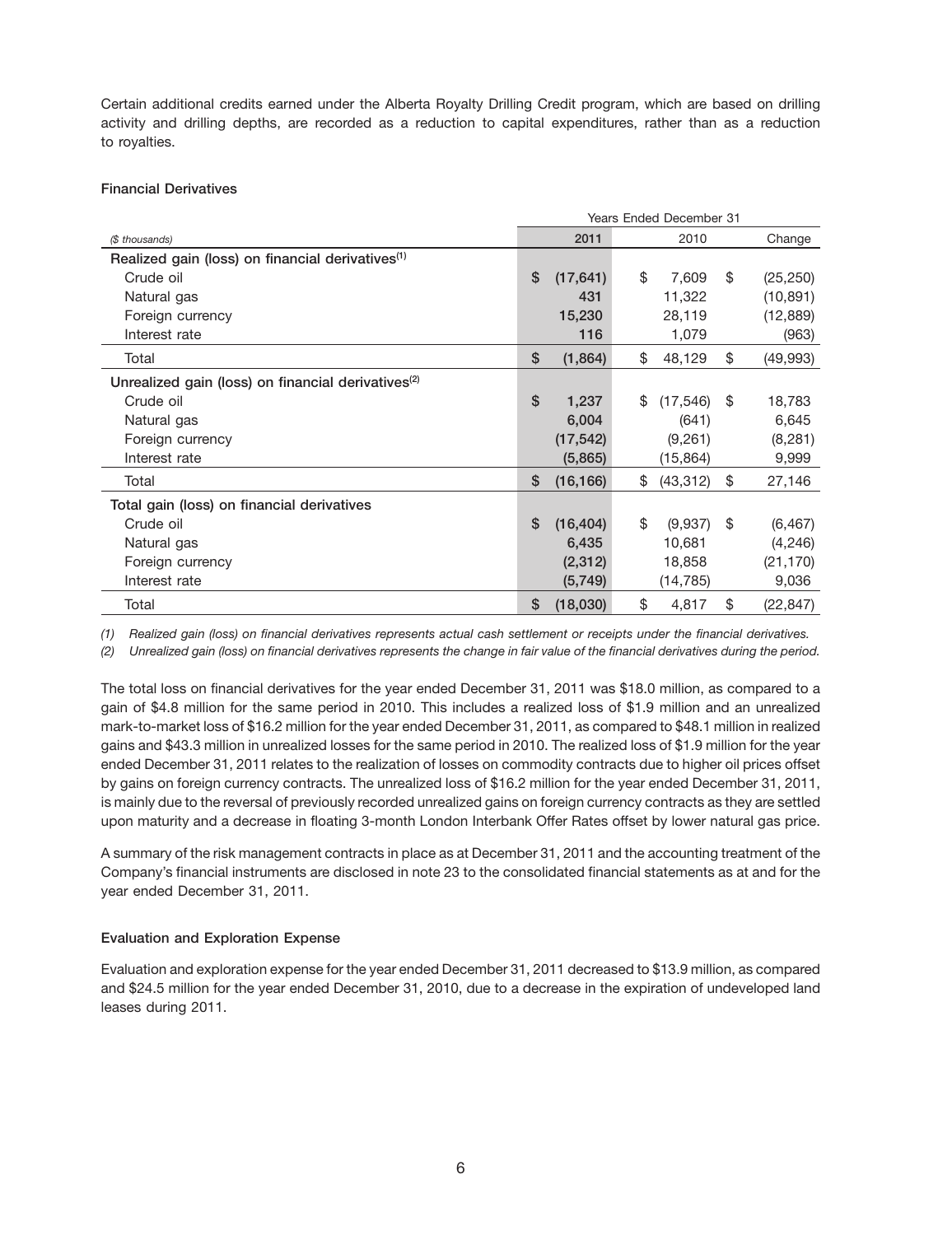# **Production and Operating Expenses**

|                                           | Years Ended December 31 |           |        |  |  |
|-------------------------------------------|-------------------------|-----------|--------|--|--|
| (\$ thousands except for % and per boe)   | 2011                    | 2010      | Change |  |  |
| Production and operating expenses         | \$209.177               | \$171.704 | 22%    |  |  |
| Production and operating expenses per boe | 11.43                   | 10.62     | 8%     |  |  |

Production and operating expenses for the year ended December 31, 2011 increased to \$209.2 million from \$171.7 million for the same period of 2010 due to an increase in total production volumes from development activities and difficult weather conditions. In the winter months, Baytex experienced increased costs for energy inputs and snow removal. In the spring months, Baytex experienced increased costs due to forest fires in northern Alberta and extremely wet ground conditions in North Dakota. In the summer months, production and operating expenses increased due to the increased cost of energy inputs and a number of turnarounds conducted at operated and non-operated oil and natural gas processing facilities. Production and operating expenses were \$11.43 per boe for the year ended December 31, 2011, as compared to \$10.62 per boe for the same period in 2010. For the year ended December 31, 2011, production and operating expenses were \$12.21 per boe of light oil, NGL and natural gas and \$11.09 per barrel of heavy oil, as compared to \$10.64 per boe and \$10.60 per barrel, respectively, for the same period in 2010.

#### **Transportation and Blending Expenses**

|                                               | Years Ended December 31 |            |     |  |
|-----------------------------------------------|-------------------------|------------|-----|--|
| (\$ thousands except for % and per boe)       | 2011                    | Change     |     |  |
| Blending expenses                             | 186,576                 | \$141.448  | 32% |  |
| Transportation expenses <sup>(1)</sup>        | 63,274                  | 47.143     | 34% |  |
| Total transportation and blending expenses    | 249,850                 | \$188.591  | 32% |  |
| Transportation expense per boe <sup>(1)</sup> | 3.46                    | \$<br>2.92 | 18% |  |

*(1) Transportation expenses per boe are before the purchase of blending diluent.*

Transportation and blending expenses for the year ended December 31, 2011 were \$249.9 million, as compared to \$188.6 million for the year ended 2010.

The heavy oil produced by Baytex requires blending to reduce its viscosity in order to meet pipeline specifications. In most cases, Baytex purchases condensate from industry producers as the blending diluent to facilitate the marketing of its heavy oil. In the year ended December 31, 2011, blending expenses were \$186.6 million for the purchase of 5,031 bbl/d of condensate at \$101.60 per barrel, as compared to \$141.4 million for the purchase of 4,557 bbl/d at \$85.05 per barrel for the same period last year. The cost of blending diluent is effectively recovered in the sale price of a blended product.

Transportation expenses were \$3.46 per boe for the year ended December 31, 2011, as compared to \$2.92 per boe for the same period of 2010. Transportation expenses were \$0.79 per boe of light oil, NGL and natural gas and \$4.58 per barrel of heavy oil in the year ended December 31, 2011, as compared to \$0.85 and \$4.05 per barrel, respectively, for the same period in 2010. The increase in transportation expenses per barrel of heavy oil is primarily due to a larger portion of our heavy oil production coming from Seal, which utilizes long-haul trucking to ship a portion of production volumes, and higher fuel prices.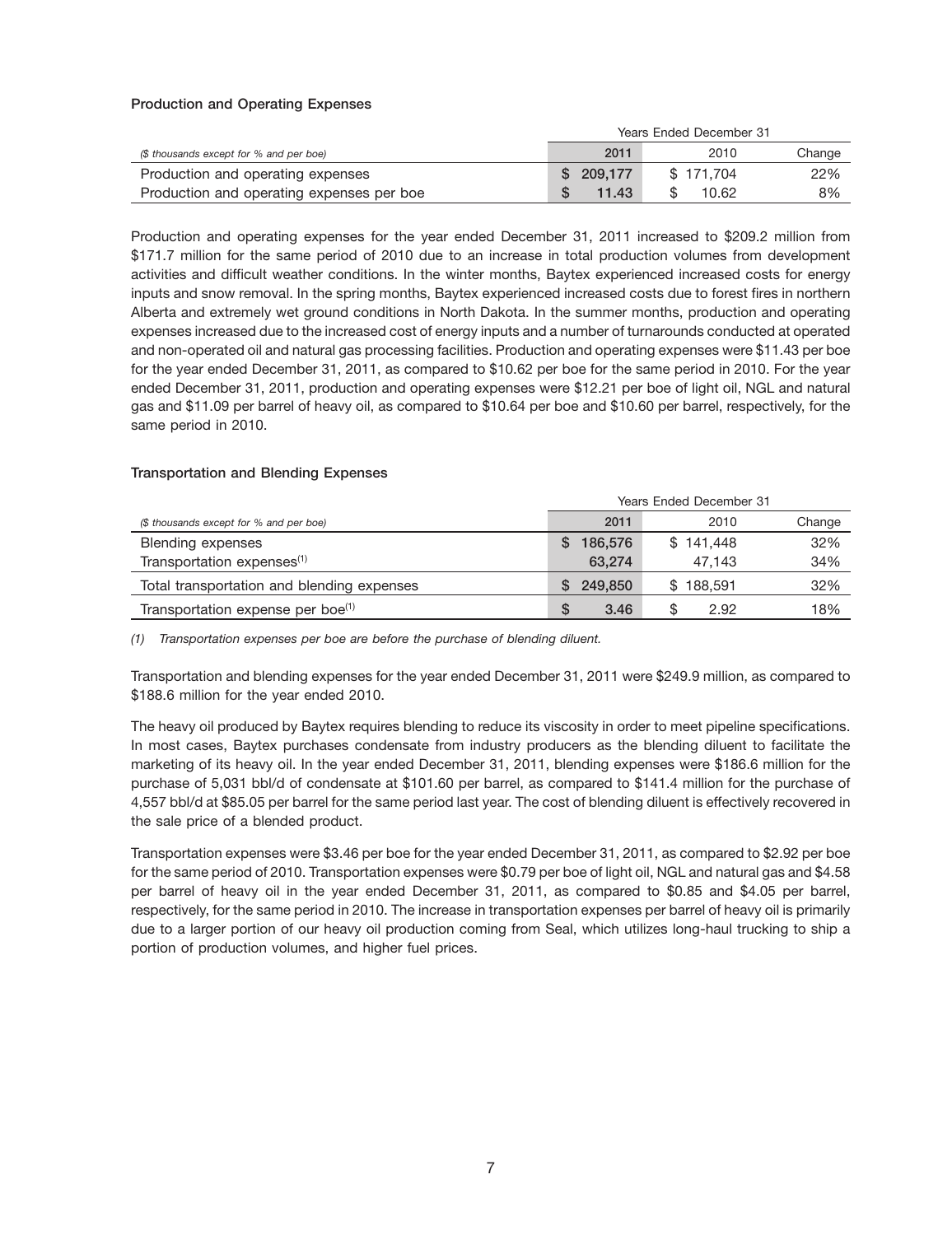# **Operating Netback**

|                                                           | Years Ended December 31 |        |    |        |        |
|-----------------------------------------------------------|-------------------------|--------|----|--------|--------|
| (\$ per boe except for % and volume)                      |                         | 2011   |    | 2010   | Change |
| Sales volume (boe/d)                                      |                         | 50,154 |    | 44.305 | 13%    |
| Operating netback <sup>(1)</sup> :                        |                         |        |    |        |        |
| Sales price <sup>(2)</sup>                                | \$                      | 61.26  | \$ | 53.39  | 15%    |
| Less:                                                     |                         |        |    |        |        |
| Royalties                                                 |                         | 11.59  |    | 10.56  | 10%    |
| Operating expenses                                        |                         | 11.43  |    | 10.62  | 8%     |
| Transportation expenses                                   |                         | 3.46   |    | 2.92   | 18%    |
| Operating netback before financial derivatives            | \$                      | 34.78  | \$ | 29.29  | 19%    |
| Financial derivatives gain (loss) <sup>(3)</sup>          |                         | (0.10) |    | 2.98   | (103%) |
| Operating netback after financial derivatives gain (loss) | S                       | 34.68  | \$ | 32.27  | 7%     |

*(1) Operating netback table includes revenues and costs associated with sulphur production.*

*(2) Sales price is shown net of blending costs and gains (losses) on physical delivery contracts.*

*(3) Financial derivatives reflect realized gains (losses) only.*

#### **General and Administrative Expenses**

|                                             | Years Ended December 31 |        |  |           |        |
|---------------------------------------------|-------------------------|--------|--|-----------|--------|
| (\$ thousands except for % and per boe)     |                         | 2011   |  | 2010      | Change |
| General and administrative expenses         |                         | 39.335 |  | \$ 40.747 | (3%)   |
| General and administrative expenses per boe |                         | 2.15   |  | 2.52      | (15%)  |

General and administrative expenses for the year ended December 31, 2011 decreased to \$39.3 million from \$40.7 million for the year ended December 31, 2010. This decrease is a result of lower non-recurring consulting fees, including fees relating to our corporate conversion at year-end 2010, and higher capital overhead recoveries from increased capital expenditures, partially offset by increases in rent and independent reserves evaluator fees.

#### **Share-based Compensation Expense**

Compensation expense related to the Common Share Rights Incentive Plan (the ''Share Rights Plan'') was \$15.6 million for the year ended December 31, 2011, as compared to a \$94.2 million expense related to the Trust Unit Rights Incentive Plan of the Trust (the ''Unit Rights Plan'') for the same period in 2010. The significant decrease in compensation expense is primarily due to the change in classification of the plans. Under IFRS, prior to our conversion to a corporation, the obligation associated with the Unit Rights Plan was considered a liability and the fair value of the liability is re-measured at each reporting date and at settlement date. Any changes in fair value are recognized in net income for the period. Upon conversion to a corporation, the outstanding Unit Rights Plan was modified to become the new Share Rights Plan, effectively changing the related classification from liability-settled to equity-settled. The expense recognized from the date of the plan modification over the remainder of the vesting period is determined based on the fair value of the reclassified unit rights at the date of the modification.

On January 1, 2011, the Company adopted a full-value award plan (the ''Share Award Incentive Plan'') pursuant to which restricted awards and performance awards may be granted to directors, officers and employees of the Company and its subsidiaries. During the year ended December 31, 2011, the Company recorded \$18.2 million related to the share awards (December 31, 2010 – \$nil). This increase is the result of the compensation expense related to share awards granted in 2011.

Compensation expense associated with the Share Rights Plan and the Share Award Incentive Plan is recognized in income over the vesting period of the share rights or share awards with a corresponding increase in contributed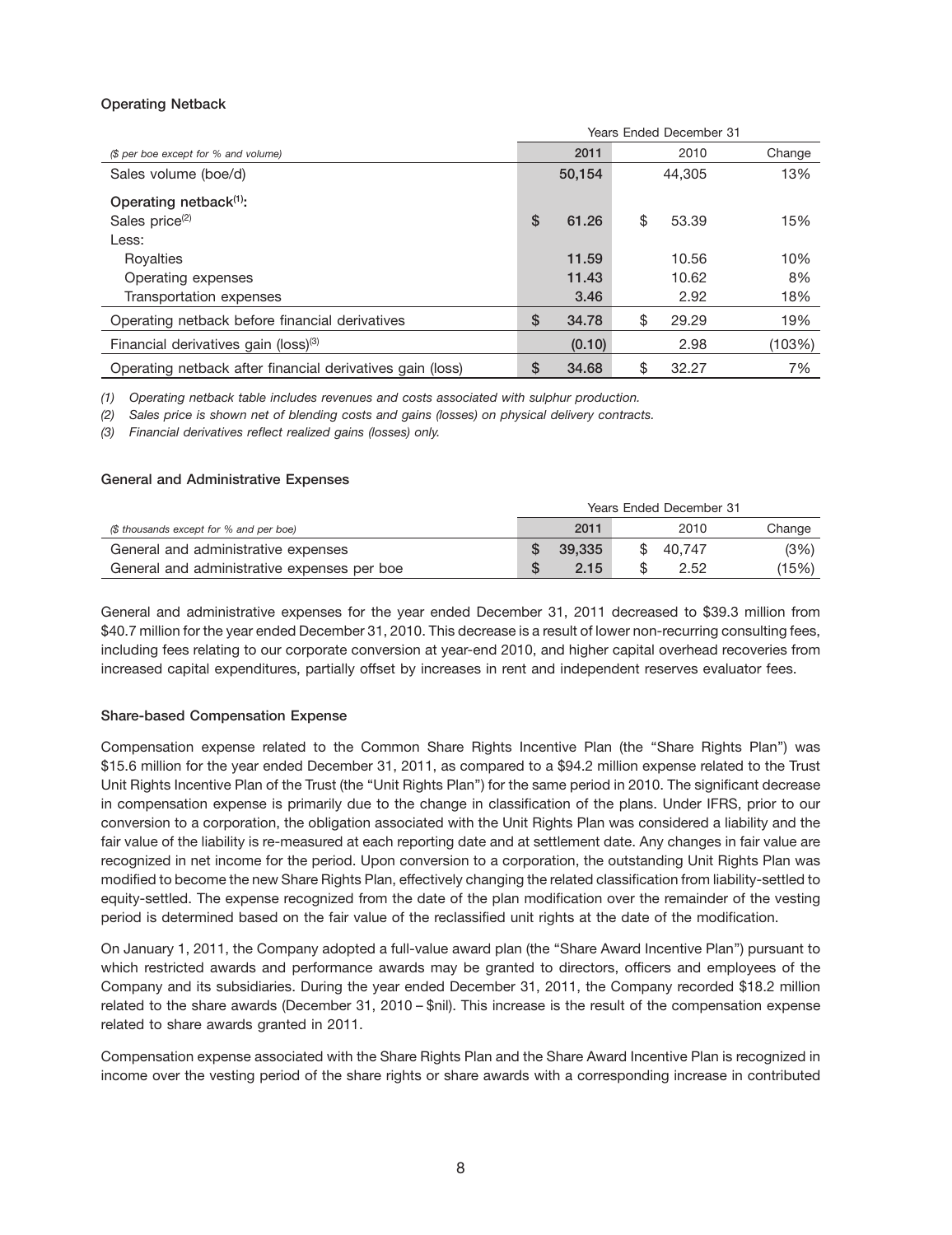surplus. The issuance of common shares upon the exercise of share rights or settlement of share awards is recorded as an increase in shareholders' capital with a corresponding reduction in contributed surplus.

# **Financing Costs**

|                                           | <b>Years Ended December 31</b> |        |    |        |        |
|-------------------------------------------|--------------------------------|--------|----|--------|--------|
| (\$ thousands except for %)               |                                | 2011   |    | 2010   | Change |
| Bank loan and other                       |                                | 12.489 | \$ | 12.547 | $-$ %  |
| Long-term debt                            |                                | 22,935 |    | 14.198 | 62%    |
| Accretion on asset retirement obligations |                                | 6,185  |    | 5,862  | 6%     |
| Convertible debentures                    |                                |        |    | 320    | (100%) |
| Debt financing costs                      |                                | 3,002  |    | 1.643  | 83%    |
| Financing costs                           |                                | 44.611 | \$ | 34,570 | 29%    |

Financing costs for the year ended December 31, 2011 increased to \$44.6 million, as compared to \$34.6 million for the year ended December 31, 2010. The increase in financing costs was primarily attributable to the higher levels of outstanding debt, interest on the US\$150.0 million principal amount of 6.75% Series B senior unsecured debentures issued on February 17, 2011 and higher fees for our revolving credit facilities.

# **Foreign Exchange**

|                                                | Years Ended December 31 |        |    |          |        |
|------------------------------------------------|-------------------------|--------|----|----------|--------|
| (\$ thousands except for % and exchange rates) |                         | 2011   |    | 2010     | Change |
| Unrealized foreign exchange loss (gain)        | S                       | 8,490  | \$ | (8,999)  | 194%   |
| Realized foreign exchange gain                 |                         | (656)  |    | (149)    | (340%) |
| Total loss (gain)                              | S                       | 7.834  | \$ | (9, 148) | 186%   |
| USD/CAD exchange rates:                        |                         |        |    |          |        |
| At beginning of period                         |                         | 1.0054 |    | 0.9555   |        |
| At end of period                               |                         | 0.9833 |    | 1.0054   |        |

The foreign exchange loss for the year ended December 31, 2011 was \$7.8 million, as compared to a gain of \$9.1 million for the year ended December 31, 2010. This loss was comprised of an unrealized foreign exchange loss of \$8.5 million and a realized foreign exchange gain of \$0.7 million. The year ended December 31, 2011 unrealized loss of \$8.5 million, as compared to a gain of \$9.0 million for the same period in 2010, was due to the translation of the US\$180.0 million portion of the bank loan as the USD/CAD foreign exchange rates strengthened (as compared to December 31, 2010) and weakened at December 31, 2010 (as compared to December 31, 2009). In addition, the translation of the US\$150.0 million Series B senior unsecured debentures issued on February 17, 2011 contributed to the year-to-date unrealized foreign exchange loss as the USD/CAD foreign exchange rate strengthened from the issue date of the debentures to December 31, 2011. The realized gains for the year ended December 31, 2011 and 2010 were due to day-to-day US dollar denominated transactions.

# **Depletion and Depreciation**

Depletion and depreciation for the year ended December 31, 2011 increased to \$248.5 million from \$202.8 million for the same period in 2010. On a sales-unit basis, the provision for the year ended December 31, 2011 was \$13.57 per boe, as compared to \$12.54 per boe for the same period in 2010 due to the increase in future development costs resulting in a higher depletable base.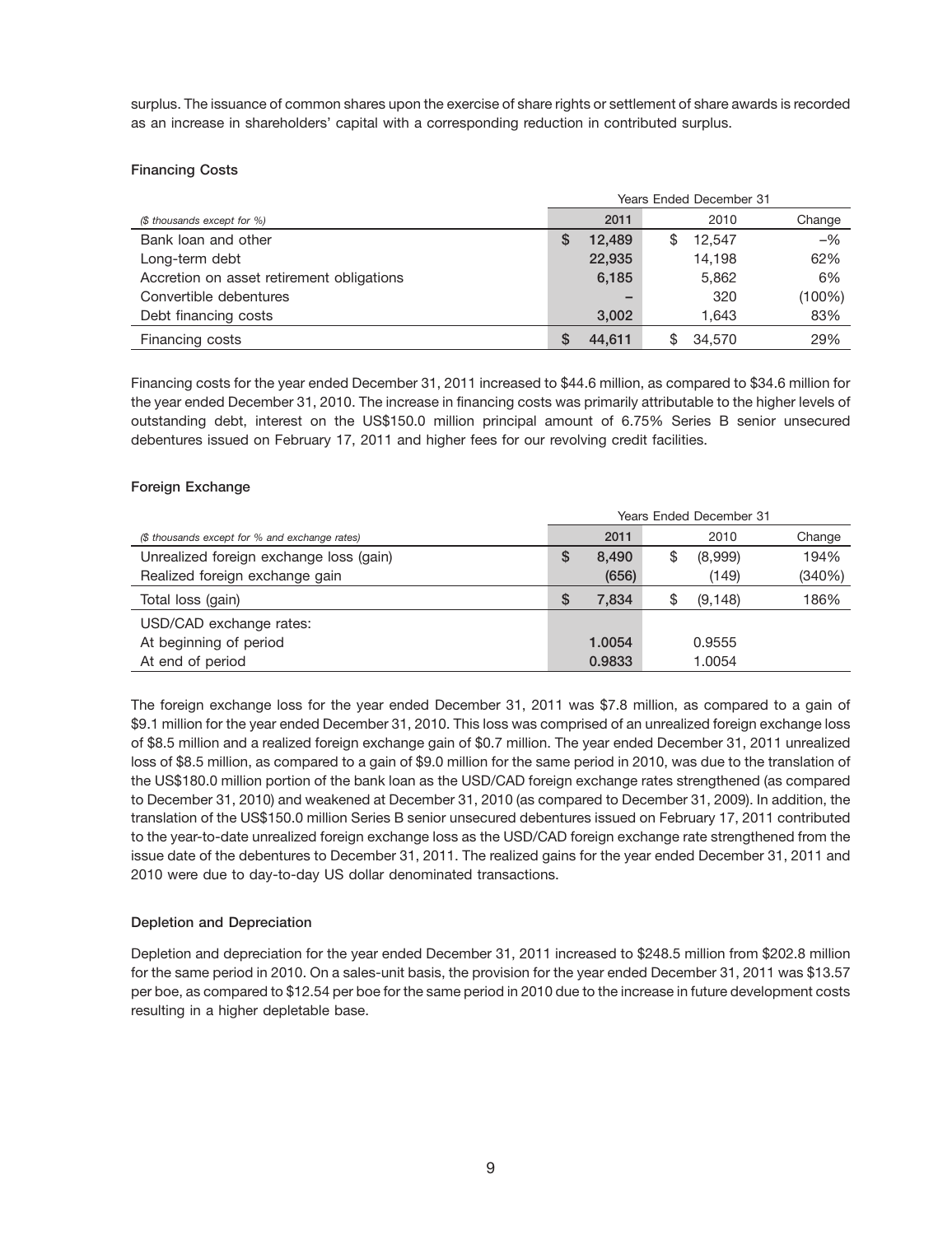#### **Income Taxes**

For the year ended December 31, 2011, deferred income tax expense totaled \$52.1 million, as compared to a recovery of \$124.2 million for the year ended December 31, 2010. Prior to its conversion from a mutual fund trust to a corporation on December 31, 2010, Baytex sheltered a portion of its income from income taxes by deducting distributions payable to unitholders. Subsequent to conversion, the Company's earnings have been entirely sheltered from current income taxes by a drawdown of tax pools. An increase in deferred income tax expense in 2011 compared to 2010 reflects the cost of consuming these pools. In addition, \$109.8 million of the \$124.2 million recovery for the year ended December 31, 2010 recovery for the year ended December 31, 2011 relates to the difference between the deferred income tax asset and the cash paid for the acquisition of private entities during the second quarter of 2010.

As at December 31, 2011, net deferred income tax liability was \$83.1 million (December 31, 2010 – \$6.5 million). The increase relates to the additional liability recognized in the corporate acquisition in the current year of \$24.5 million and the impact of accounting income net of adjustments due to decrease in rates and adjustments to opening tax pool balances.

## **Tax Pools**

During 2010 and prior years, Baytex was organized as a mutual fund trust for Canadian income tax purposes. Partially as a result of tax deductions taken for distributions paid to unitholders in 2010 and prior years, no material Canadian cash tax was payable by the Trust, other than the Saskatchewan resource surcharge which is classified as a royalty expense under IFRS.

As a result of the conversion from a trust structure to a corporate legal form on December 31, 2010, Baytex is no longer entitled to a deduction from Canadian taxable income for its distributions, nor will a deduction be available for future dividends. As such, it is likely that cash income tax expense attributable to our Canadian operations will be higher in the future. We have accumulated the Canadian and US tax pools as noted in the table below, which will be available to reduce future taxable income. Our cash income tax liability is dependant upon many factors, including the prices at which we sell our production, available income tax deductions and the legislative environment in place during the taxation year. Based upon the current forward commodity price outlook, projected production and cost levels, and the existing legislation, we expect to become liable for Canadian income taxes in 2013.

The income tax pools detailed below are deductible at various rates as prescribed by law:

|                                                    | December 31.  | December 31.  |
|----------------------------------------------------|---------------|---------------|
| (\$ thousands)                                     | 2011          | 2010          |
| <b>Canadian Tax Pools</b>                          |               |               |
| Canadian oil and natural gas property expenditures | \$<br>264,503 | \$<br>271.741 |
| Canadian development expenditures                  | 328,006       | 292,500       |
| Canadian exploration expenditures                  | 4,253         | 11,757        |
| Undepreciated capital costs                        | 266,105       | 184,586       |
| Non-capital losses                                 | 712,288       | 775,727       |
| Financing costs and other                          | 9,824         | 10,334        |
| Total Canadian tax pools                           | \$1,584,979   | \$1,546,645   |
| US Tax Pools                                       |               |               |
| Taxable depletion                                  | \$<br>92,871  | \$<br>125,628 |
| Intangible drilling costs                          | 87,039        | 35,000        |
| Tangibles                                          | 21,835        | 3,634         |
| Non-capital losses                                 | 90,828        | 66,530        |
| Total US tax pools                                 | S<br>292,573  | \$<br>230.792 |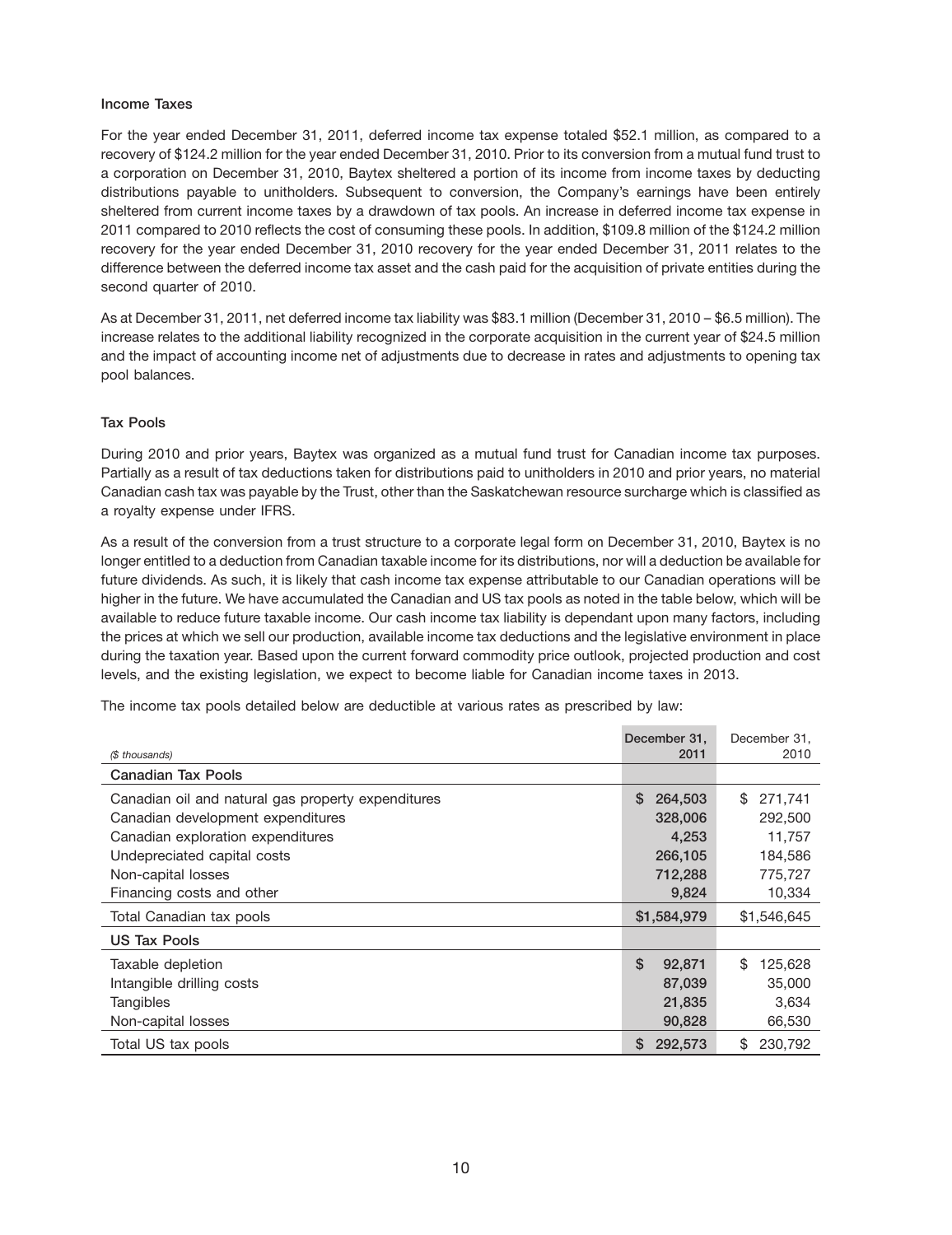## **Net Income**

Net income for the year ended 2011 was \$217.4 million, as compared to \$231.6 million for the same period in 2010. This decrease in net income was primarily the result of higher deferred income tax expense, financial derivative losses and depletion and depreciation. This was partially offset by a decrease in share-based compensation and larger gains realized on sale of oil and gas properties compared to 2010.

## **Other Comprehensive Income**

Revenues and expenses of foreign operations are translated to Canadian dollars using average foreign currency exchange rates for the period. Monetary assets and liabilities that form part of the net investment in the foreign operation are translated at the period-end foreign currency exchange rate. Gains or losses resulting from the translation are included in accumulated other comprehensive income (loss) in shareholders'/unitholders' equity and are recognized in net income when there has been a disposal or partial disposal of the foreign operation.

Under IFRS, the Company has elected to deem cumulative currency translation differences as \$nil at January 1, 2010. The \$3.6 million balance of accumulated other comprehensive loss at December 31, 2011 is the sum of a \$10.3 million foreign currency translation loss incurred in 2010 and a \$6.8 million foreign currency translation gain for the year ended December 31, 2011 as USD/CAD foreign exchange rates strengthened at December 31, 2011.

# **FUNDS FROM OPERATIONS, PAYOUT RATIO AND DIVIDENDS OR DISTRIBUTIONS**

Funds from operations and payout ratio are non-GAAP measures. Funds from operations represents cash flow from operating activities adjusted for financing costs, changes in non-cash operating working capital and other operating items. Payout ratio is calculated as cash dividends/distributions (net of participation in the Dividend Reinvestment Plan (''DRIP'')) divided by funds from operations. Baytex considers these to be key measures of performance as they demonstrate its ability to generate the cash flow necessary to fund dividends and capital investments.

The following table reconciles cash flow from operating activities (a GAAP measure) to funds from operations (a non-GAAP measure):

|                                                     | <b>Years Ended</b> |               |
|-----------------------------------------------------|--------------------|---------------|
|                                                     | December 31.       | December 31.  |
| (\$ thousands except for %)                         | 2011               | 2010          |
| Cash flow from operating activities                 | \$<br>571,860      | \$461,406     |
| Change in non-cash working capital                  | 10,889             | 11,704        |
| Asset retirement expenditures                       | 10,588             | 2,829         |
| Financing costs                                     | (44, 611)          | (34, 570)     |
| Accretion on asset retirement obligations           | 6,185              | 5,862         |
| Accretion on debentures and long-term debt          | 572                | 426           |
| Funds from operations                               | 555,483<br>S.      | \$447,657     |
| Cash dividends/distributions declared               | S<br>281,047       | \$243.382     |
| Reinvested dividends/distributions                  | 75,087             | 53,558        |
| Cash dividends/distributions declared (net of DRIP) | 205,960<br>S.      | 189,824<br>\$ |
| Payout ratio                                        | 51%                | 54%           |
| Payout ratio (net of DRIP)                          | 37%                | 42%           |

Baytex does not deduct capital expenditures when calculating the payout ratio. Due to the depleting nature of petroleum and natural gas assets, certain levels of capital expenditures are required to minimize production declines. In the petroleum and natural gas industry, due to the nature of reserve reporting, natural production declines and the risks involved in capital investment, it is not possible to distinguish between capital spent on maintaining productive capacity and capital spent on growth opportunities. Should the costs to explore for, develop or acquire petroleum and natural gas assets increase significantly, it is possible that Baytex would be required to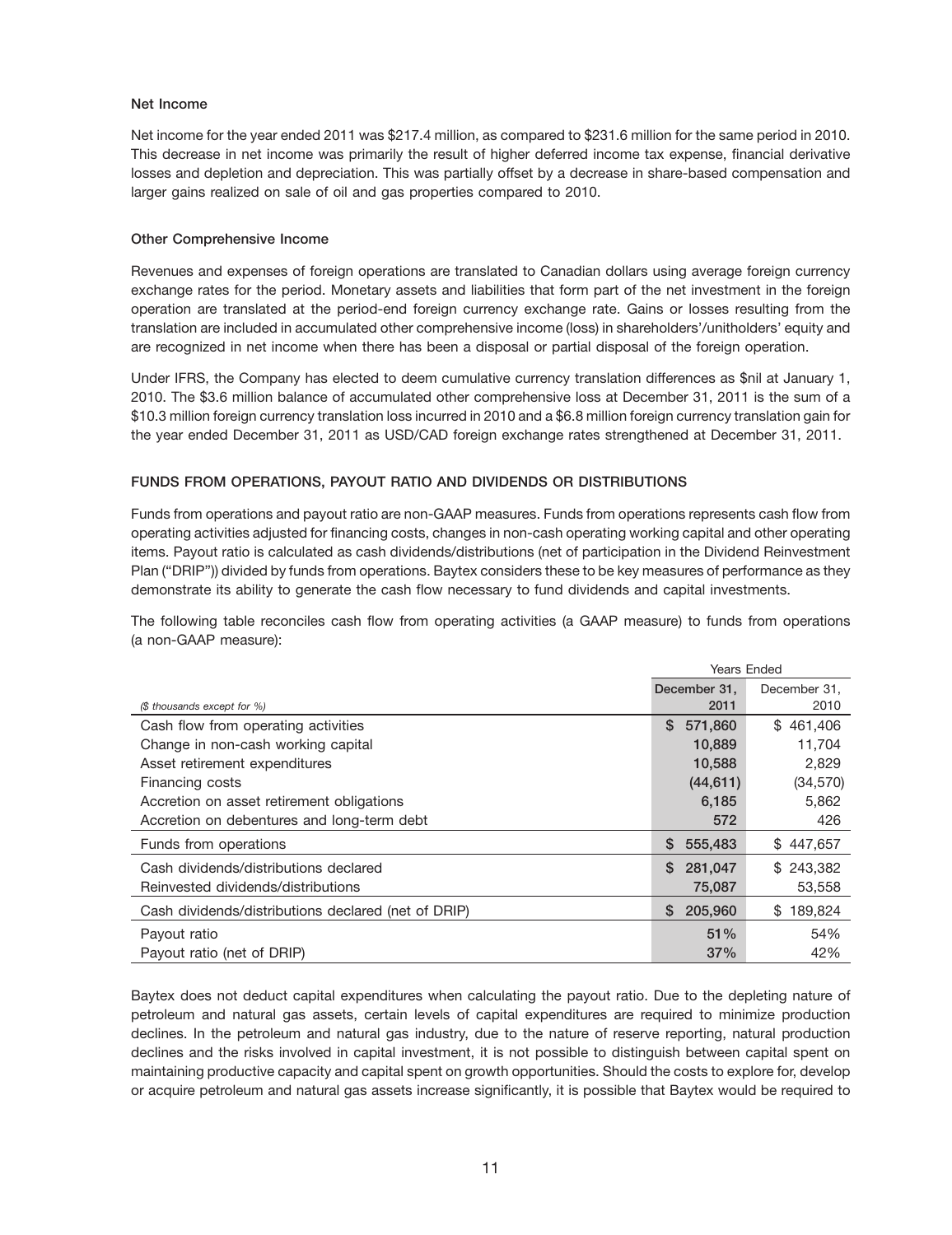reduce or eliminate its dividends in order to fund capital expenditures. There can be no certainty that Baytex will be able to maintain current production levels in future periods. Cash dividends declared, net of DRIP participation, of \$206.0 million for the year ended December 31, 2011 were funded through funds from operations of \$555.5 million.

The following table compares cash dividends or distributions declared (net of DRIP participation) to cash flow from operating activities and net income:

|                                                                           | <b>Years Ended</b>   |                      |
|---------------------------------------------------------------------------|----------------------|----------------------|
| (\$ thousands)                                                            | December 31.<br>2011 | December 31.<br>2010 |
| Cash flow from operating activities                                       | 571,860<br>S.        | \$461,406            |
| Cash dividends/distributions declared (net of DRIP)                       | 205,960              | 189,824              |
| Excess of cash flow from operating activities over cash                   |                      |                      |
| dividends/distributions declared (net of DRIP)                            | 365,900<br>S.        | \$271,582            |
| Net income                                                                | 217,432<br>SS.       | \$231.615            |
| Cash dividends/distributions declared (net of DRIP)                       | 205,960              | 189,824              |
| Excess (shortfall) of earnings over cash dividends/distributions declared |                      |                      |
| (net of DRIP)                                                             | S<br>11,472          | S<br>41.791          |

It is Baytex's long-term operating objective to substantially fund cash dividends and capital expenditures for exploration and development activities through funds from operations. Future production levels are highly dependent upon our success in exploiting our asset base and acquiring additional assets. The success of these activities, along with commodity prices realized, are the main factors influencing the sustainability of our cash dividends. During periods of lower commodity prices or periods of higher capital spending, it is possible that funds from operations will not be sufficient to fund both cash dividends and capital spending. In these instances, the cash shortfall may be funded through a combination of equity and debt financing.

For the year ended December 31, 2011, the Company's net income was in excess of cash dividends declared (net of DRIP participation) by \$11.5 million, with net income reduced by \$354.4 million for non-cash items. Non-cash items such as depletion and depreciation may not be fair indicators for the cost of maintaining our productive capacity as they are based on historical costs of assets and not the fair value of replacing those assets under current market conditions.

# **LIQUIDITY AND CAPITAL RESOURCES**

We regularly review our liquidity sources as well as our exposure to counterparties, and have concluded that our capital resources are sufficient to meet our on-going short, medium and long-term commitments. Specifically, we believe that our internally generated funds from operations, augmented by our hedging program and existing credit facilities, will provide sufficient liquidity to sustain our operations in the short, medium and long-term. Further, we believe that our counterparties currently have the financial capacities to honor outstanding obligations to us in the normal course of business. We periodically review the financial capacity of our counterparties and, in certain circumstances, we will seek enhanced credit protection from a counterparty.

| (\$ thousands)             | December 31,<br>2011 | December 31,<br>2010 |
|----------------------------|----------------------|----------------------|
| Bank loan                  | \$311,960            | \$303,773            |
| Long-term debt $(1)$       | 302,550              | 150,000              |
| Working capital deficiency | 36,071               | 52,462               |
| Total monetary debt        | 650,581              | \$506,235            |

*(1) Principal amount of instruments.*

At December 31, 2011, total monetary debt was \$650.6 million, as compared to \$506.2 million at December 31, 2010. Bank borrowings at December 31, 2011 were \$312.0 million, as compared to total credit facilities of \$700.0 million.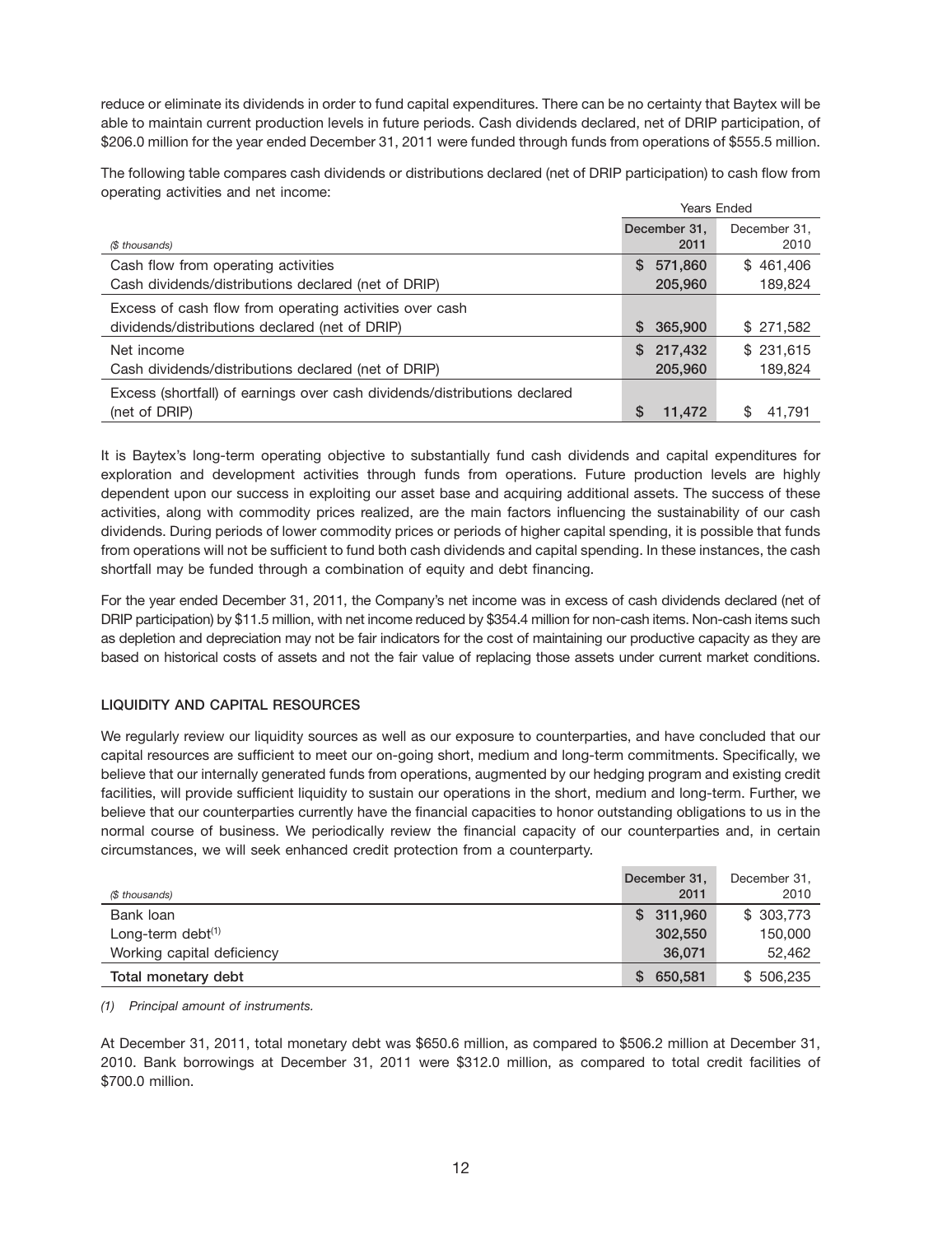Our wholly-owned subsidiary, Baytex Energy Ltd., has established credit facilities with a syndicate of chartered banks. On June 14, 2011, Baytex Energy reached agreement with its lending syndicate to amend the credit facilities to (i) increase the amount available under the facilities to \$700.0 million (from \$650.0 million), (ii) extend the revolving period from 364 days (with a one-year term out following the revolving period) to three years, which is extendible annually for a 1, 2 or 3 year period (subject to a maximum three-year term at any time), and (iii) change the structure of the facilities from reserves-based to covenant-based (with standard commercial covenants for facilities of this nature). Baytex is in compliance with all financial covenants. The credit facilities do not require any mandatory principal payments during the three-year term. Advances (including letters of credit) under the credit facilities can be drawn in either Canadian or US funds and bear interest at the agent bank's prime lending rate, bankers' acceptance discount rates or London Interbank Offer Rates, plus applicable margins. The credit facilities are secured by a floating charge over all of Baytex Energy's assets and are guaranteed by us and certain of our material subsidiaries. The credit facilities do not include a term-out feature or a borrowing base restriction. In the event that Baytex Energy does not comply with covenants under the credit facilities, our ability to pay dividends to shareholders may be restricted. A copy of the amended and restated credit agreement which establishes the credit facilities is accessible on the SEDAR website at www.sedar.com (filed under the category ''Material Document'' on July 22, 2011).

Financing costs for the year ended December 31, 2011 include credit facility amendment fees of \$2.3 million (\$1.4 million for year ended December 31, 2010). The weighted average interest rate on the bank loan for year ended December 31, 2011 was 3.69% (3.94% for the year ended December 31, 2010).

On February 17, 2011, Baytex issued US\$150.0 million principal amount of Series B senior unsecured debentures bearing interest at 6.75% payable semi-annually with principal repayable on February 17, 2021. Net proceeds of this issue were used to repay a portion of the amount drawn in Canadian currency on Baytex Energy's credit facilities. These debentures are unsecured and are subordinate to Baytex Energy's credit facilities.

Pursuant to various agreements with our lenders, we are restricted from paying dividends to shareholders where the dividend would or could have a material adverse effect on us or our subsidiaries' ability to fulfill our respective obligations under the Series A or Series B senior unsecured debentures and Baytex Energy's credit facilities.

Baytex believes that funds from operations, together with the existing credit facilities, will be sufficient to finance current operations, dividends to the shareholders and planned capital expenditures for the ensuing year. The timing of most of the capital expenditures is discretionary and there are no material long-term capital expenditure commitments. The level of dividend is also discretionary, and the Company has the ability to modify dividend levels should funds from operations be negatively impacted by factors such as reductions in commodity prices or production volumes.

Years Ended December 31

#### **Capital Expenditures**

Capital expenditures are summarized as follows:

|                                        | Tears Liided Deceniber 31 |              |
|----------------------------------------|---------------------------|--------------|
| (\$ thousands)                         | 2011                      | 2010         |
| Land                                   | \$<br>5,219               | \$<br>12,774 |
| Seismic                                | 1,042                     | 186          |
| Drilling and completion                | 245,093                   | 157,568      |
| Equipment                              | 116,513                   | 61,211       |
| Other                                  | (19)                      | (120)        |
| Total exploration and development      | 367,848<br>S.             | \$231,619    |
| Acquisitions - Corporate               | 120,006                   | 40.314       |
| Acquisitions - Properties              | 76,164                    | 22,412       |
| Proceeds from divestitures             | (47, 396)                 | (19,033)     |
| Total acquisitions and divestitures    | 148,774                   | 43,693       |
| Total oil and natural gas expenditures | 516,622                   | 275,312      |
| Other plant and equipment, net         | 1,252                     | 8,237        |
| Total capital expenditures             | 517,874<br>S.             | \$283.549    |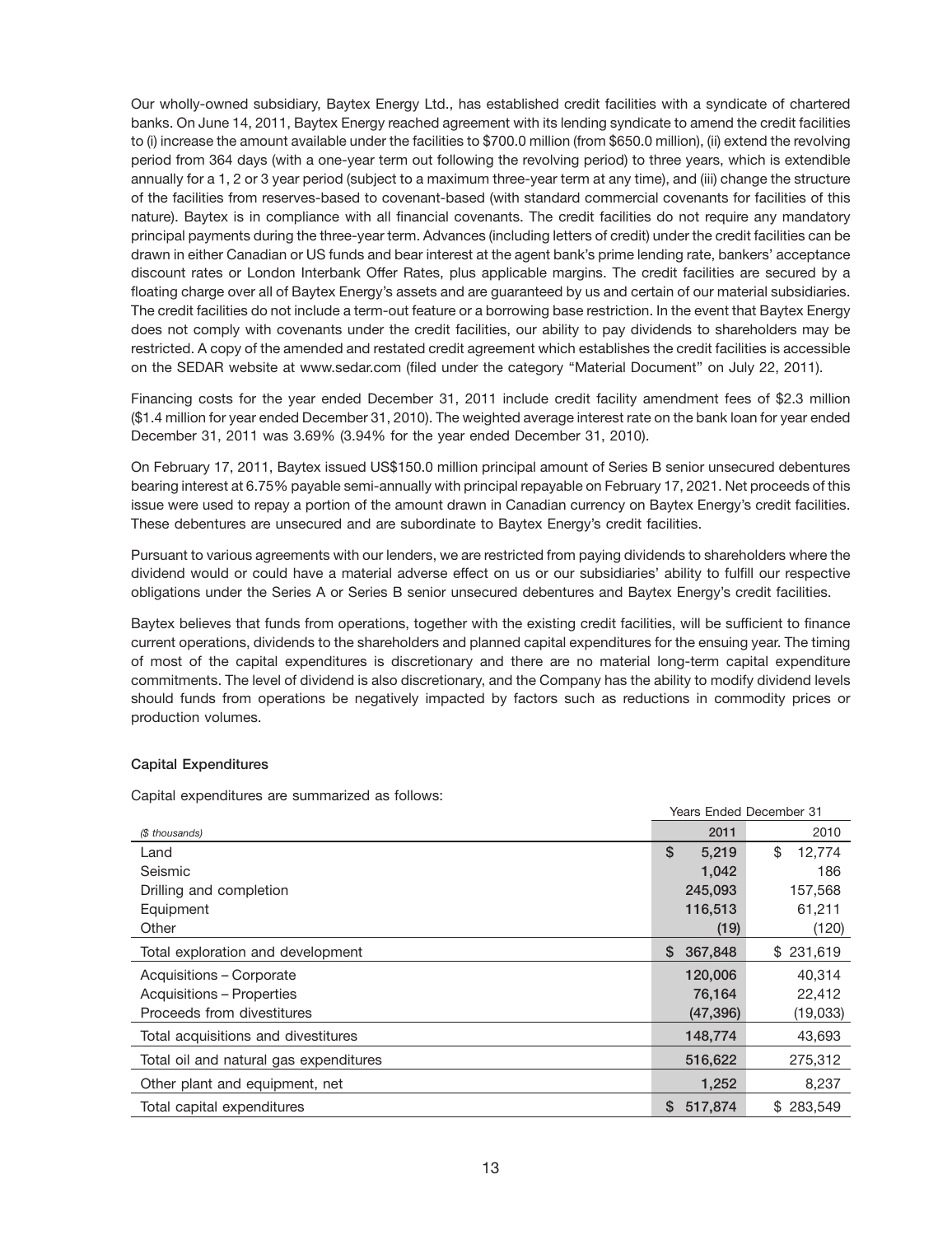For the year ended December 31, 2011, Baytex disposed of assets in Kaybob and Dodsland areas which consisted of \$9.0 million of oil and gas properties and \$2.1 million of exploration and evaluation assets for net cash proceeds of \$47.4 million. Gains totaling \$36.3 million were recognized in the statements of income and comprehensive income.

#### **Shareholders' Capital**

On December 31, 2010, all of the outstanding trust units of the Trust were exchanged for common shares of Baytex on a one-for-one basis in connection with the Corporate Conversion.

Baytex is authorized to issue an unlimited number of common shares and 10,000,000 preferred shares. Baytex establishes the rights and terms of preferred shares upon issuance. As at March 8, 2012, the Company had 118,755,036 common shares and no preferred shares issued and outstanding.

# **Off Balance Sheet Arrangements**

Baytex is not party to any contractual arrangement under which a non-consolidated entity may have any obligation under certain guarantee contracts, a retained or contingent interest in assets transferred to a non-consolidated entity or similar arrangement that serves as credit, liquidity or market risk support to that entity for such assets. Baytex has no obligation under financial instruments or a material variable interest in an unconsolidated entity that provides financing, liquidity, market risk or credit risk support to the Company, or engages in leasing, hedging or research and development services with the Company.

# **Contractual Obligations**

Baytex has a number of financial obligations that are incurred in the ordinary course of business. These obligations are of a recurring nature and impact the Company's funds from operations on an ongoing manner. A significant portion of these obligations will be funded with funds from operations. These obligations as of December 31, 2011, and the expected timing of funding of these obligations, are noted in the table below.

|                                   |              | Less than |           |           | Beyond    |
|-----------------------------------|--------------|-----------|-----------|-----------|-----------|
| (\$ thousands)                    | <b>Total</b> | 1 year    | 1-3 years | 3-5 years | 5 years   |
| Trade and other payables          | \$225,831    | \$225,831 | \$        | \$        | \$        |
| Dividends payable to shareholders | 25,936       | 25,936    |           |           |           |
| Bank loan <sup>(1)</sup>          | 311,960      |           | 311,960   |           |           |
| Long-term debt $(2)$              | 302,550      |           |           | 150.000   | 152,550   |
| Operating leases                  | 50,117       | 5.753     | 11.884    | 12.228    | 20,252    |
| Processing and transportation     |              |           |           |           |           |
| agreements                        | 5,198        | 3.238     | 1,960     |           |           |
| Total                             | \$921,592    | \$260,758 | \$325.804 | \$162,228 | \$172,802 |

*(1) The bank loan is a three-year covenant-based revolving loan that is extendible annually for a one, two or three year period (subject to a maximum three-year term at any time). Unless extended, the revolving period will end on June 14, 2014 with all amounts to be re-paid on such date.*

*(2) Principal amount of instruments.*

Baytex also has ongoing obligations related to the abandonment and reclamation of well sites and facilities which have reached the end of their economic lives. Programs to abandon and reclaim them are undertaken regularly in accordance with applicable legislative requirements.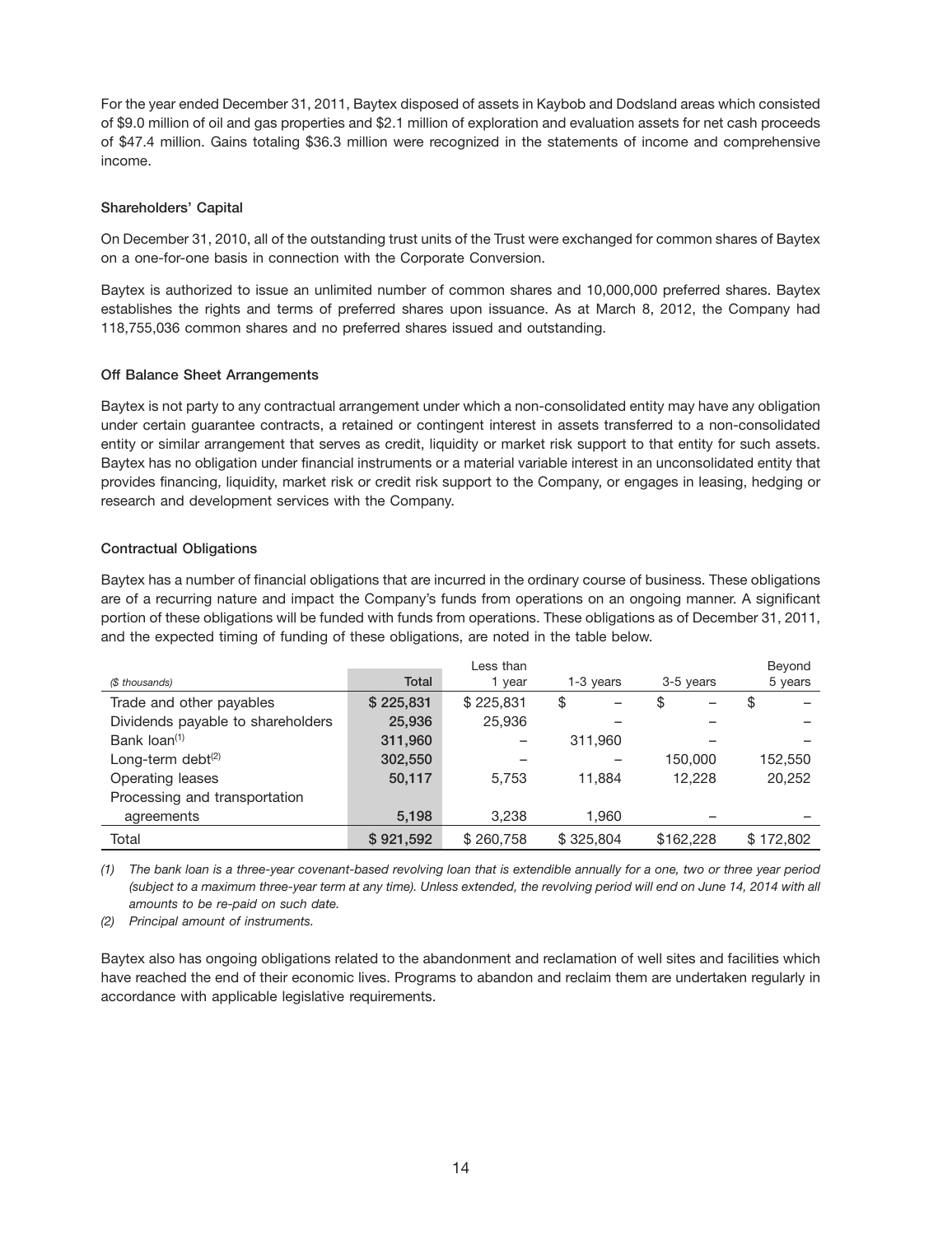#### **FINANCIAL INSTRUMENTS AND RISK MANAGEMENT**

Baytex is exposed to a number of financial risks, including market risk, liquidity risk and credit risk. Market risk is the risk that the fair value of future cash flows will fluctuate due to movements in market prices, and is comprised of foreign currency risk, interest rate risk and commodity price risk. Market risk is managed by Baytex through a series of derivative contracts intended to manage the volatility of its operating cash flow. Liquidity risk is the risk that the Company will encounter difficulty in meeting obligations associated with financial liabilities. Baytex manages its liquidity risk through cash and debt management. Credit risk is the risk that a counterparty to a financial asset will default resulting in the Company incurring a loss. Baytex manages credit risk by entering into sales contracts with creditworthy entities and reviewing its exposure to individual entities on a regular basis.

The exploration for and the development, production and marketing of petroleum and natural gas involves a wide range of business and financial risks, some of which are beyond the Company's control. Included in these risks are the uncertainty of finding new reserves, fluctuations in commodity prices, the volatile nature of interest and foreign exchange rates, and the possibility of changes to royalty, tax and environmental regulations. The petroleum industry is highly competitive and Baytex competes with a number of other entities, many of which have greater financial and operating resources.

The business risks facing Baytex are mitigated in a number of ways. Geological, geophysical, engineering, environmental and financial analyses are performed on new exploration prospects, development projects and potential acquisitions to ensure a balance between risk and reward. Baytex's ability to increase its production, revenues and funds from operations depends on its success in not only developing its existing properties but also in acquiring, exploring for and developing new reserves and production and managing those assets in an efficient manner.

Despite best practice analysis being conducted on all projects, there are numerous uncertainties inherent in estimating quantities of petroleum and natural gas reserves, including future petroleum and natural gas prices, engineering data, projected future rates of production and the timing of future expenditures. The process of estimating petroleum and natural gas reserves requires substantial judgment, resulting in imprecise determinations, particularly for new discoveries. An independent engineering firm evaluates the Company's properties annually to determine a fair estimate of reserves. The Reserves Committee, consisting of members of the Board of Directors of Baytex (the "Board"), assists the Board in their annual review of the reserve estimates.

The provision for depletion and depreciation in the financial statements and the impairment test are based on proved plus probable reserve estimates. Any future significant revisions could result in a write-down or material changes to the annual rate of depletion and depreciation.

The financial risks that Baytex is exposed to as part of the normal course of its business are managed, in part, with various financial derivative instruments, in addition to physical delivery contracts. The use of derivative instruments is governed under formal internal policies and subject to limits established by the Board. Derivative instruments are not used for speculative or trading purposes.

The Company's financial results can be significantly affected by the prices received for petroleum and natural gas production as commodity prices fluctuate in response to changing market forces. This pricing volatility is expected to continue. As a result, Baytex has a risk management program that may be used to protect the prices of oil and natural gas on a portion of the total expected production. The objective of the risk management program is to decrease exposure to market volatility and ensure the Company's ability to finance its dividends and capital program.

Baytex's financial results are also impacted by fluctuations in the exchange rate between the Canadian dollar and the U.S. dollar. Crude oil and, to a large extent, natural gas prices are based on reference prices denominated in U.S. dollars, while the majority of expenses are denominated in Canadian dollars. The exchange rate also impacts the valuation of the U.S. dollar borrowings. The related foreign exchange gains and losses are included in net income.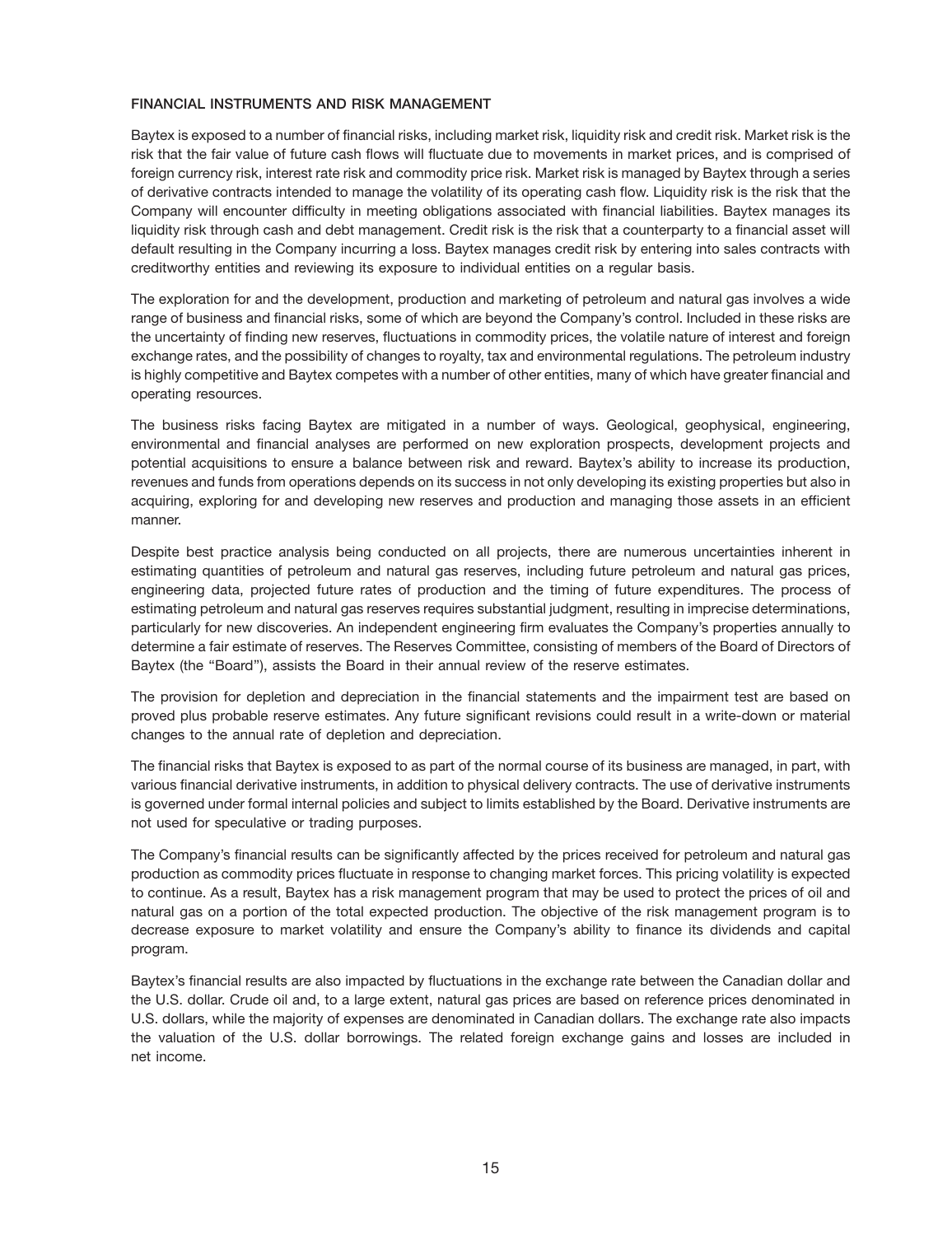Baytex is exposed to changes in interest rates as advances under Baytex Energy's credit facilities are based on the agent bank's prime lending rate, bankers' acceptance discount rates or London Interbank Offer Rates plus applicable margins.

A summary of the risk management contracts in place as at December 31, 2011 and the accounting treatment of the Company's financial instruments are disclosed in note 23 to the consolidated financial statements for the year ended December 31, 2011.

# **CRITICAL ACCOUNTING ESTIMATES**

A summary of Baytex's significant accounting policies can be found in notes 2 and 3 to the consolidated financial statements. The preparation of the consolidated financial statements in accordance with GAAP requires management to make judgments and estimates that affect the financial results of the Company. The financial and operating results of Baytex incorporate certain estimates including:

- estimated revenues, royalties and operating costs on production as at a specific reporting date but for which actual revenues and costs have not yet been received;
- estimated capital expenditures on projects that are in progress;
- estimated depletion and depreciation that are based on estimates of petroleum and natural gas reserves that Baytex expects to recover in the future;
- estimated fair values of financial derivative contracts that are subject to fluctuation depending upon the underlying commodity prices, interest rates and foreign exchange rates;
- estimated value of asset retirement obligations that are dependant upon estimates of future costs and timing of expenditures; and
- estimated future recoverable value of petroleum and natural gas properties and goodwill.

Baytex has hired individuals who have the skills required to make such estimates and ensures that individuals or departments with the most knowledge of the activity are responsible for the estimates. Further, past estimates are reviewed and compared to actual results, and actual results are compared to budgets in order to make more informed decisions on future estimates.

# **CHANGES IN ACCOUNTING POLICIES**

# **Current Changes in Accounting Policies**

# *Adoption of International Financial Reporting Standards*

IFRS replaced previous GAAP in Canada for financial periods beginning on January 1, 2011. At the transition date, publicly accountable enterprises were required to prepare financial statements in accordance with IFRS. The adoption date of January 1, 2011 requires the restatement, for comparative purposes, of 2010 amounts reported by Baytex, including the opening statement of financial position as at January 1, 2010.

Reconciliations to IFRS from the previously published consolidated financial statements, prepared in accordance with previous GAAP are shown in note 29 to the consolidated financial statements. The accounting policies described in note 3 to the consolidated financial statements set out those policies that have been applied retrospectively and consistently in preparing the consolidated financial statements, except where specific exemptions permitted an alternative treatment upon transition to IFRS in accordance with IFRS 1 (as disclosed in note 29 to the consolidated financial statements).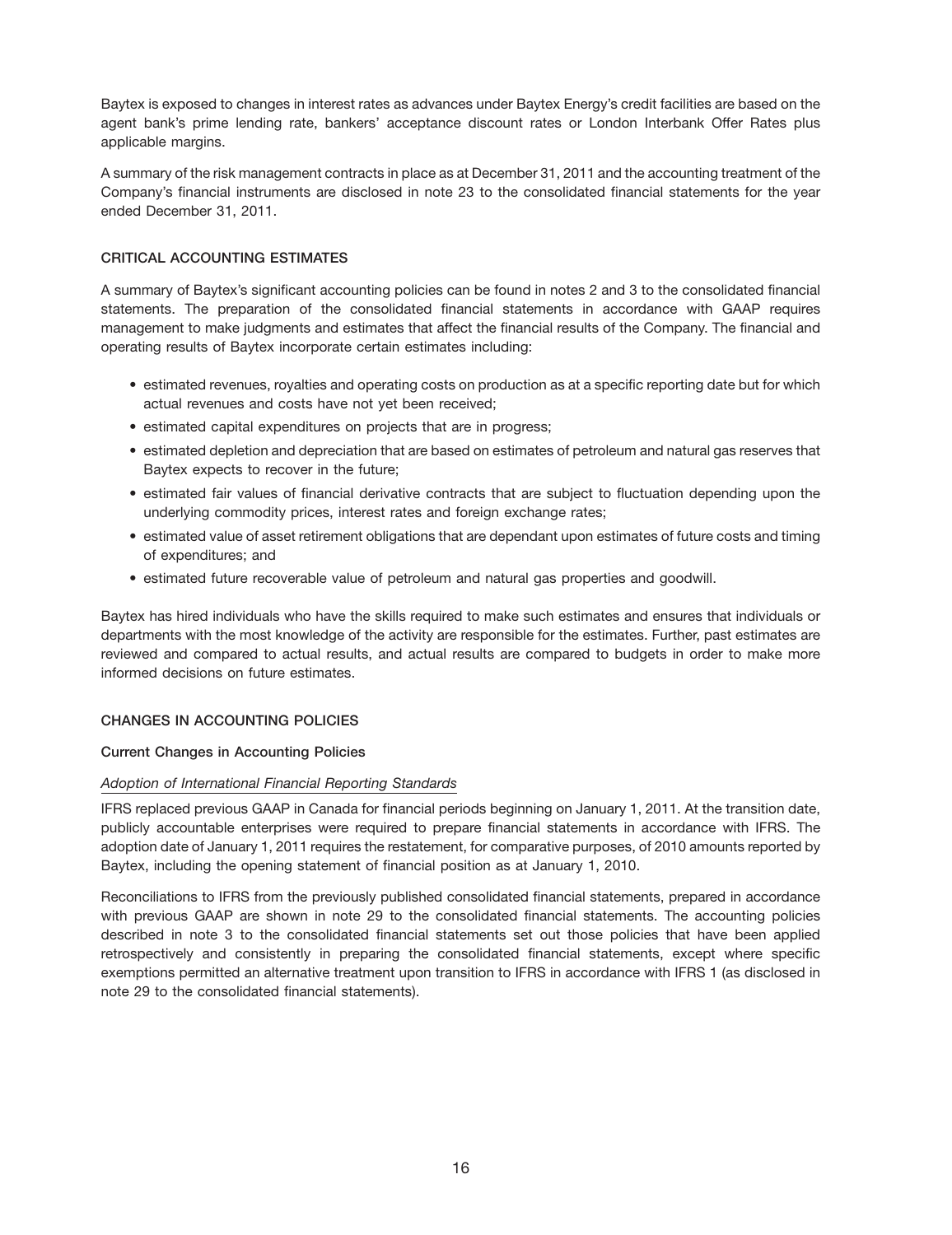The following table reconciles Baytex's 2010 previous GAAP results to IFRS for the year ended December 31, 2010:

| (\$ thousands)                               |           |
|----------------------------------------------|-----------|
| Net income - Previous GAAP                   | \$177,631 |
| Exploration and evaluation                   | (24, 502) |
| Depletion and depreciation                   | 63,731    |
| Gain on oil and gas properties               | 16.227    |
| Accretion on asset retirement obligation     | (1,348)   |
| Unit-based compensation                      | (85, 855) |
| Conversion feature of convertible debentures | (5, 118)  |
| Deferred income tax                          | 92,180    |
| Other                                        | (1, 331)  |
| Net income – IFRS                            | \$231,615 |

| (\$ thousands)                        |           |
|---------------------------------------|-----------|
| Funds from operations - Previous GAAP | \$454.183 |
| Exploration and evaluation            | (5,610)   |
| Other                                 | (916)     |
| Funds from operations – IFRS          | \$447.657 |

Listed below is a summary of the significant effects of the transition from previous GAAP to IFRS:

# *Exploration and Evaluation*

Under previous GAAP, petroleum and natural gas properties included certain exploration and evaluation expenditures incurred within a country-by-country cost centre. Under IFRS, such exploration and evaluation expenditures are recognized as tangible or intangible based on their nature and subject to technical, commercial and management review at least once a year to confirm the continued intent to develop or otherwise extract value from the discovery. When this is no longer the case, the costs are expensed.

Exploration and evaluation assets at January 1, 2010 were deemed to be \$124.6 million, being the amount recorded as the undeveloped land balance under previous GAAP. This has resulted in the reclassification from property, plant and equipment to intangible exploration assets of \$124.6 million in the opening IFRS statement of financial position.

For the year ended December 31, 2010, Baytex had exploration and evaluation capital expenditures of \$37.4 million, corporate acquisitions of \$2.5 million, divestitures of \$0.1 million, transfers to oil and gas properties of \$29.1 million, transfers to expense related to lease expiries of \$18.9 million and a decrease due to foreign currency translation of \$3.3 million. For the year ended December 31, 2010. Baytex expensed \$18.9 million of exploration and evaluation assets related to lease expiries and \$5.6 million in direct exploration costs.

#### *Depletion*

Upon transition to IFRS, the Company adopted a policy of depleting oil and natural gas properties on a ''units of production'' basis over proved plus probable reserves on an area basis rather than a cost pool basis under previous GAAP. The depletion policy under previous GAAP was units of production over proved reserves on a country basis.

There was no impact to depletion on transition to IFRS at January 1, 2010. Upon adoption of IFRS, for the year ended December 31, 2010, the change in accounting policy resulted in a decrease in depletion expense of \$67.4 million with a corresponding increase in oil and natural gas properties.

#### *Divestiture of Oil and Gas Assets*

Previous GAAP utilized the full cost accounting, whereby gains and losses were not recognized upon the divestiture of oil and gas assets unless such a divestiture would alter the rate of depletion by 20% or more. Under IFRS, gains and losses are recognized based on the difference between the net proceeds from the divestiture and the carrying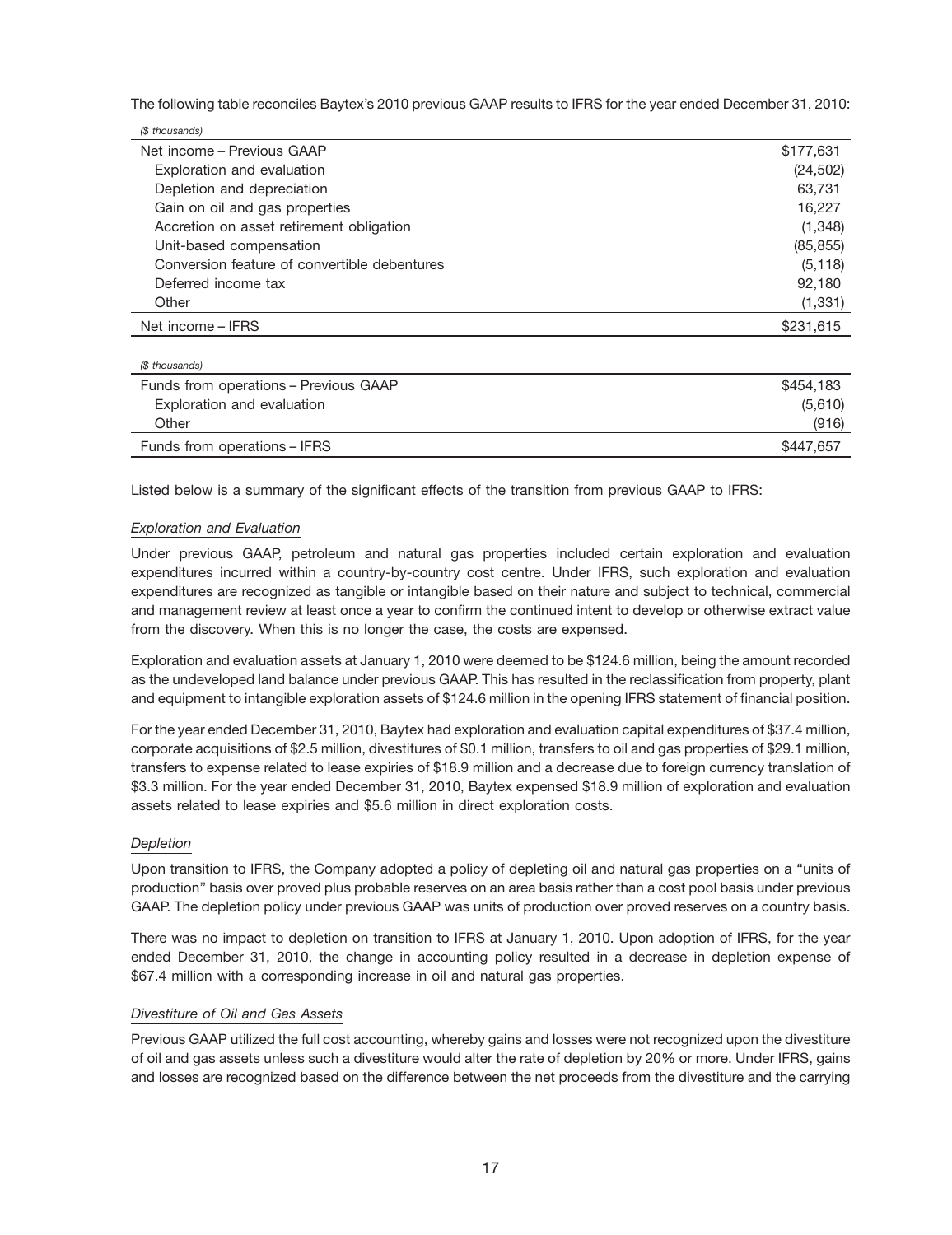value of the asset disposed. For the year ended December 31, 2010, a gain of \$16.2 million was recognized relating to a divestiture of oil and gas assets.

# *Impairment of Property, Plant and Equipment (''PP&E'') Assets*

Under IFRS, impairment of PP&E must be calculated at a more detailed level than what was required under previous GAAP. Impairment calculations are performed at the cash generating unit (''CGU'') level using the higher of its fair value less costs to sell and its value in use. Baytex uses discounted estimated cash flows from proved plus probable reserves for impairment tests of PP&E. Under previous GAAP, estimated future net cash flows used to assess impairments were not discounted. As such, impairment losses may be recognized earlier under IFRS than under previous GAAP. Impairment losses are reversed under IFRS when there is an increase in the recoverable amount.

Baytex has allocated the PP&E amount recognized under previous GAAP as at January 1, 2010 to the assets at a CGU level using reserve values calculated using the discounted net cash flows. There is no change in the overall net book value of our PP&E as there were no impairments upon transition to IFRS at January 1, 2010.

#### *Asset Retirement Obligations*

Under IFRS, Baytex uses a risk free interest rate to discount the estimated fair value of its asset retirement obligations associated with the related oil and natural gas properties. Under previous GAAP, the Company used a credit-adjusted risk free interest rate. A lower discount rate under IFRS will increase the asset retirement obligations. In addition, under IFRS the asset retirement obligations are measured using the best estimate of the expenditure to be incurred and current discount rates at each remeasurement date with the corresponding adjustment to the cost of the related oil and natural gas properties. Existing liabilities under previous GAAP are not re-measured using current discount rates.

Under previous GAAP, the Company's asset retirement obligations were recorded using the credit-adjusted risk free rate of 8.0%. Under IFRS, the Company's asset retirement obligations are recorded using the risk free rate of 3.5% at December 31, 2010 (4.0% at January 1, 2010). Under IFRS, an additional liability of \$87.3 million was charged to deficit at January 1, 2010.

For the year ended December 31, 2010, \$4.5 million was reclassified to finance costs and an additional accretion expense of \$1.4 million on asset retirement has been recognized in net income under IFRS.

# *Unit-based Compensation*

Under previous GAAP, the obligation associated with the Unit Rights Plan is considered to be equity-based and the related unit-based compensation was calculated using the binomial-lattice model to estimate the fair value of the outstanding unit rights at grant date. The exercise of unit rights was recorded as an increase in unitholders' capital with a corresponding reduction in contributed surplus.

Under IFRS, prior to the conversion to a corporation, the obligation associated with the Unit Rights Plan was considered a liability and the fair value of the liability is remeasured at each reporting date and at settlement date. Any changes in fair value are recognized in net income for the period. For periods prior to the conversion to a corporation, remeasuring the fair value of the obligation each reporting period will increase or decrease the unit-based payment liability, unitholders' capital and compensation expense recognized. Upon conversion to a corporation, the outstanding Unit Rights Plan was modified to become the new Share Rights Plan, effectively changing the related classification from liability-settled to equity-settled. The expense recognized from the date of the plan modification over the remainder of the vesting period is determined based on the fair value of the reclassified unit rights at the date of the modification. Upon transition of IFRS at January 1, 2010, an additional unit-based payment liability of \$91.6 million and a decrease of \$20.4 million in contributed surplus resulted in a corresponding \$71.2 million charge to deficit.

Under IFRS, in addition to the January 1, 2010 adjustments discussed above, at December 31, 2010 (immediately prior to the conversion to a corporation) the remeasurement of the liability at reporting date and at settlement date resulted in the recognition of additional unit-based compensation expense of \$85.9 million, with a corresponding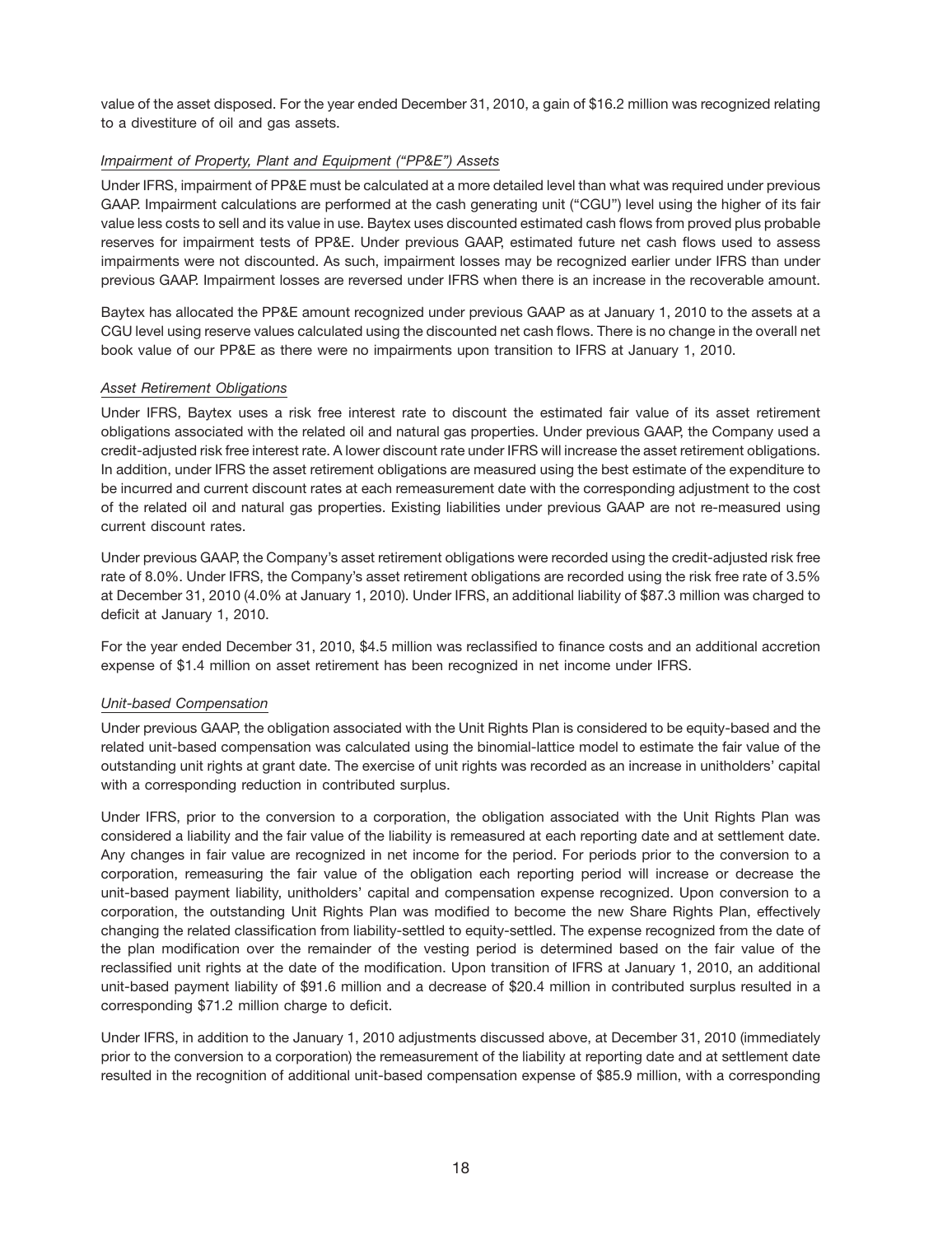decrease of \$0.3 million in contributed surplus, an increase of \$48.0 million in shareholders'/unitholders' equity and an increase of \$37.6 million in unit-based payment liability.

# *Conversion Feature of Convertible Debentures*

Under previous GAAP, the convertible debentures have been classified as debt net of the fair value of the conversion feature which has been classified as unitholders' or shareholders' equity. The debt portion accreted up to the principal balance at maturity. If the debentures were converted to trust units, a portion of the value of the conversion feature under unitholders' equity was reclassified to unitholders' capital along with principal amounts converted.

Under IFRS, the conversion feature of the convertible debentures has been classified as a financial derivative liability. The financial derivative liability requires a fair value method of accounting and changes in the fair value of the derivative liability are recognized in the statements of income and comprehensive income. If the debentures were converted to trust units, the fair value of the conversion feature under financial derivative liability was reclassified to unitholders'/shareholders' capital along with the principal amounts converted. The impact on adoption to IFRS at January 1, 2010 was an additional liability of \$7.4 million, an increase of \$33.4 million in unitholders' capital with a corresponding \$40.4 million charge to deficit and a decrease of \$0.4 million in the conversion feature of convertible debentures.

Under IFRS, for the year ended December 31, 2010, the increase in unitholders'/shareholders' equity of \$12.1 million and the increase of \$0.4 million in conversion feature of convertible debentures had a corresponding decrease in the \$7.4 million liability recorded at January 1, 2010 and a \$5.1 million decrease in gain on financial derivatives in net income

# *Accumulated Other Comprehensive Loss*

Under previous GAAP, amounts are composed entirely of currency translation adjustments on self-sustaining foreign operations. Under IFRS, the Company has elected to deem cumulative currency translation differences as \$nil at January 1, 2010. At January 1, 2010, this has resulted in an decrease in accumulated other comprehensive loss with a corresponding increase in deficit of \$3.9 million.

# *Deferred Income Taxes*

Under IFRS, deferred income taxes are required to be presented as non-current. Upon transition to IFRS, the Company recognized a \$27.6 million reduction in the net deferred income tax liability entirely resulting from the tax impact of the adjustments from previous GAAP to IFRS with a decrease to deficit of \$25.8 million and a decrease to unitholders' capital of \$1.8 million.

In May 2010, Baytex acquired several private entities to be used in its internal financing structure. Under previous GAAP, the excess of amounts assigned to the acquired assets over the consideration paid is classified as a deferred credit. Under IFRS, the deferred credit is derecognized through net income as a deferred income tax recovery. For the year ended December 31, 2010, deferred income tax recovery of \$109.8 million was recorded in net income for amounts previously recognized as a deferred credit.

Under IFRS, taxable and deductible temporary differences related to the legal entity of the Trust must be measured using the highest marginal personal tax rate of 39%, as opposed to the corporate tax rates used under previous GAAP, resulting in an increase to the deferred income tax asset of \$5.1 million at January 1, 2010. Upon conversion to a dividend-paying corporation on December 31, 2010, the total deferred income tax asset related to the Trust was adjusted to the corporate tax rate of approximately 25% and derecognized through net income on December 31, 2010.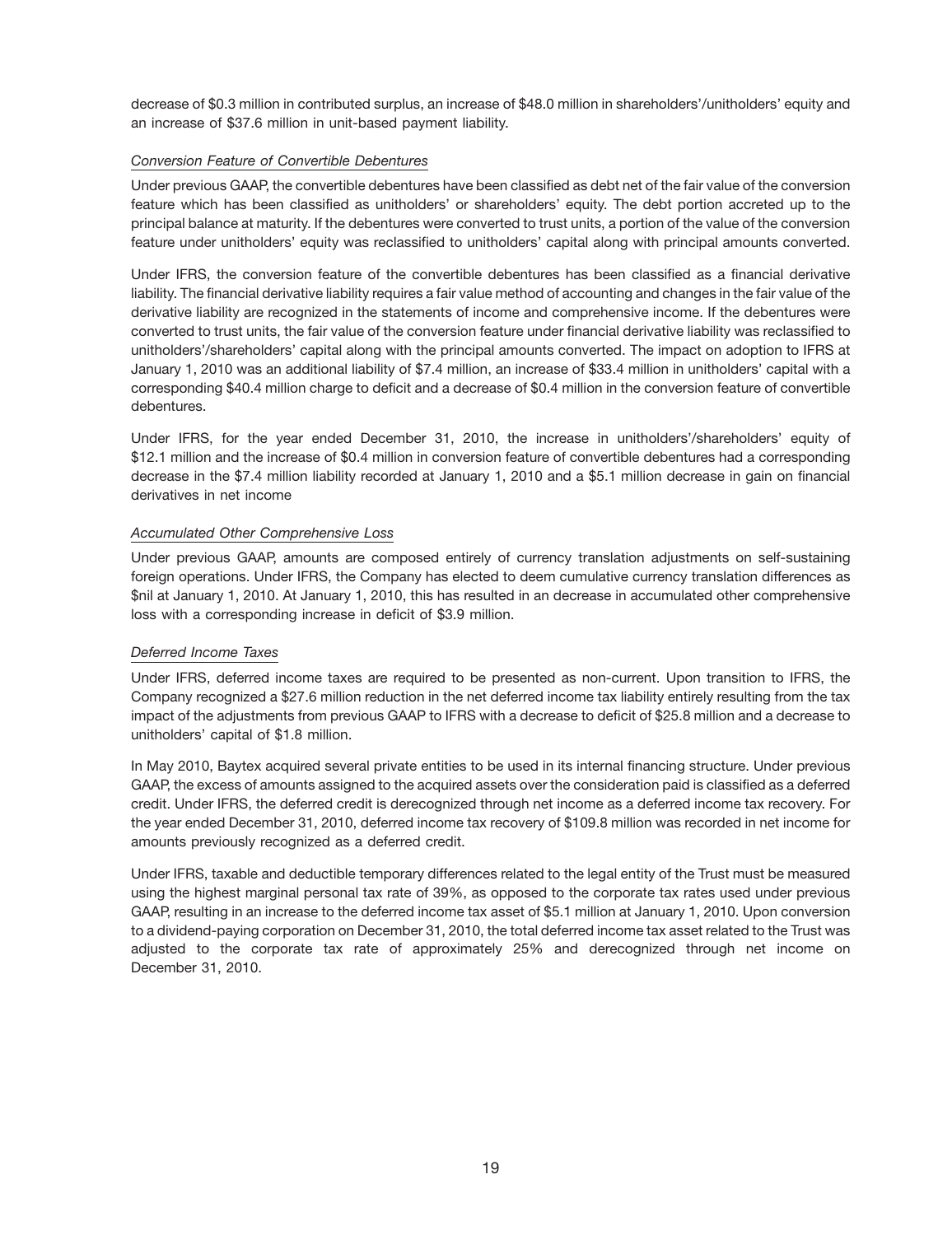# **Future Changes in Accounting Policies**

# *Financial Instruments*

The International Accounting Standards Board (the ''IASB'') published IFRS 9, ''Financial Instruments'' which replaces IAS 39 ''Financial Instruments: Recognition and Measurement''. The new standard replaces the current multiple classification and measurement models for financial assets and liabilities with a single model that has only two classifications: at amortized cost or fair value.

IFRS 9 is effective for annual periods beginning on or after January 1, 2013, with earlier application permitted. The adoption of this standard may have an impact on the Company's accounting for financial assets and financial liabilities.

# *Consolidation, Joint Ventures and Disclosures*

In May 2011, the IASB issued new standards, IFRS 10, ''Consolidated Financial Statements'', IFRS 11, ''Joint Arrangements'' and IFRS 12, ''Disclosure of Interests in Other Entities''. IAS 27, ''Separate Financial Statements'' and IAS 28, ''Investments in Associates and Joint Ventures'' were amended based on the issuance of IFRS 10, IFRS 11 and IFRS 12. Each of the new and revised standards is effective for annual periods beginning on or after January 1, 2013, with earlier application permitted. The adoption of these standards may have an impact on the consolidated financial statements of the Company.

# *Consolidated Financial Statements*

IFRS 10, ''Consolidated Financial Statements'' replaces the consolidation guidance in IAS 27, ''Consolidated and Separate Financial Statements'' by introducing a single consolidation model for all entities based on control, irrespective of the nature of the investee. Under IFRS 10, control is based on whether an investor has: (1) power over the investee; (2) exposure, or rights, to variable returns from its involvement with the investee; and (3) the ability to use its power over the investee to affect the amount of the returns.

## *Joint Arrangements*

IFRS 11, ''Joint Arrangements'' replaces IAS 31, ''Interest in Joint Ventures''. The new standard redefines joint operations and joint ventures and requires joint operations to be proportionately consolidated and joint ventures to be equity accounted.

#### *Disclosure of Interests in Other Entities*

IFRS 12, ''Disclosure of Interests in Other Entities'', requires enhanced disclosures about both consolidated entities and unconsolidated entities in which an entity has involvement. The objective of IFRS 12 is to require information so that financial statement users may evaluate the basis of control, any restrictions on consolidated assets and liabilities, risk exposures arising from involvements with unconsolidated structured entities and non-controlling interest holders' involvement in the activities of consolidated entities.

#### *Fair Value Measurement*

In May 2011, the IASB issued IFRS 13, ''Fair Value Measurement'' which replaces the guidance on fair value measurement in existing IFRS accounting literature with a single standard. IFRS 13 is effective for annual periods beginning on or after January 1, 2013 with early application permitted. The adoption of this standard may have an impact on the consolidated financial statements of the Company.

## *Presentation of Financial Statements*

In June 2011, the IASB amended IAS 1, "Presentation of Financial Statements" to require companies preparing financial statements in accordance with IFRS to group together items within other comprehensive income that may be reclassified to the net income section of the income statement. The amendments also reaffirm existing requirements that items in other comprehensive income and profit or loss should be presented as either a single statement or two consecutive statements. The amendment to IAS 1 is effective for annual periods beginning on or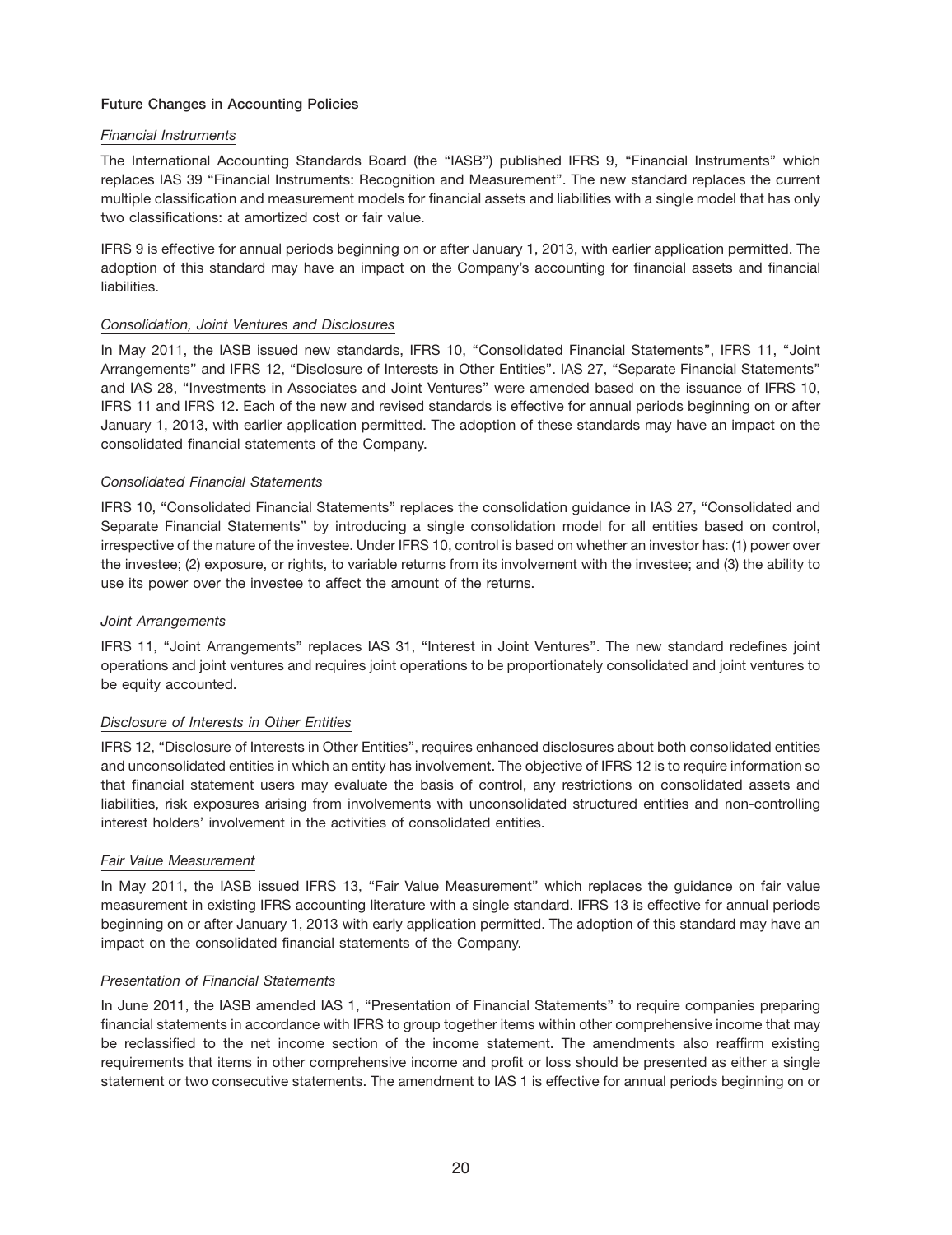after July 1, 2012 with earlier application permitted. The adoption of this amended standard is not expected to have a material impact on the consolidated financial statements of the Company.

# **SELECTED ANNUAL INFORMATION**

| (\$ thousands, except per common share or trust unit amounts)           | 2011         | 2010            |
|-------------------------------------------------------------------------|--------------|-----------------|
| Petroleum and natural gas sales                                         | \$1,305,814  | \$1,003,295     |
| Net income $(1)$                                                        | 217,432<br>S | 231.615<br>\$   |
| Per common share or trust unit $-$ basic <sup>(1)</sup>                 | S<br>1.88    | \$<br>2.08      |
| Per common share or trust unit – diluted <sup>(1)</sup>                 | 1.83<br>S    | \$<br>2.01      |
| Total assets                                                            | \$2,461,810  | 1,981,023<br>\$ |
| Total other long-term financial liabilities                             | S<br>609.691 | \$<br>450.666   |
| Cash dividends or distributions declared per common share or trust unit | \$<br>2.42   | \$<br>2.18      |
| Average wellhead prices, net of blending costs                          | \$<br>61.26  | \$<br>53.39     |
| Total production (boe/d)                                                | 50.132       | 44.341          |

*(1) Net income and net income per common share or trust unit is after non-controlling interest related to exchangeable shares.*

# **FOURTH QUARTER OF 2011**

For a discussion and analysis of our operating and financial results for the three months ended December 31, 2011, please see our Management's Discussion and Analysis for the three months and year ended December 31, 2011 dated March 13, 2012, which is incorporated by reference into this MD&A and is accessible on SEDAR at www.sedar.com.

# **2012 GUIDANCE**

We have set a 2012 exploration and development capital budget of \$400 million, which is designed to generate production levels at an average annual rate of 54,000 to 55,000 boe/d.

We view 2011 as the year in which we completed our shift from a predominantly income-focused model as a trust to a growth-and-income model in our new corporate era. Our 2012 capital program reflects the continuation and advancement of the growth-and-income model. Based on the mid-point of the production guidance ranges for 2011 and 2012, our 2012 plan reflects an organic production growth rate of 8% based on oil-equivalent production, and 11% for oil production. Our 2012 production mix is forecast to be approximately 69% heavy oil, 16% light oil and natural gas liquids and 15% natural gas, based on a 6:1 natural gas-to-oil equivalency.

Approximately 60% of our 2012 capital budget will be invested in our heavy oil operations, with the majority being directed to cold primary horizontal well development at Seal in the Peace River Oil Sands. This budget also includes funding to begin drilling and facility construction on a second module of commercial thermal development at Seal. The second thermal module is planned as a 15-well cyclic steam stimulation (CSS) project. Subject to receipt of regulatory approvals, we expect to commence development of this project in the fourth quarter of 2012 and be completed in the first quarter of 2013. Our capital budget for the Lloydminster area is directed primarily at cold drilling, with horizontal wells comprising the majority of drilling capital. The balance of our capital program will be directed primarily towards light oil development, with the two largest projects being the Bakken/Three Forks in North Dakota and the Viking in southeast Alberta.

# **ENVIRONMENTAL REGULATION AND RISK**

The oil and natural gas industry is currently subject to environmental regulations pursuant to a variety of provincial and federal legislation, all of which is subject to governmental review and revision from time to time. Such legislation provides for restrictions and prohibitions on the release or emission of various substances produced in association with certain oil and gas industry operations, such as sulphur dioxide and nitrous oxide. In addition, such legislation requires that well and facility sites be abandoned and reclaimed to the satisfaction of provincial authorities.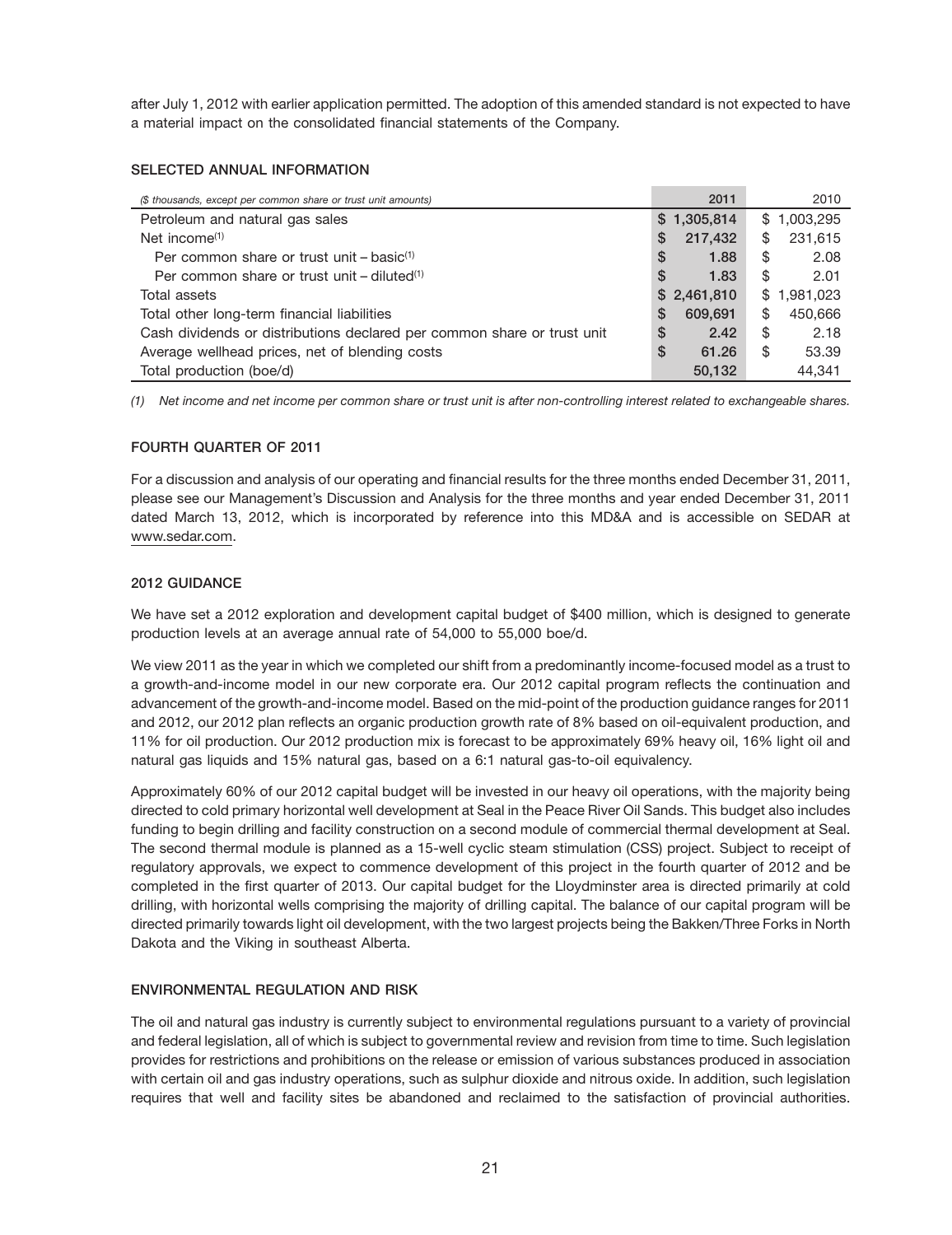Compliance with such legislation can require significant expenditures and a breach of such requirements may result in suspension or revocation of necessary licenses and authorizations, civil liability for pollution damage and the imposition of material fines and penalties. Further, environmental legislation is evolving in a manner expected to result in stricter standards and enforcement, larger fines and liability and potentially increased capital expenditures and operating costs.

# **Climate Change Regulation**

In December 2002, the Government of Canada ratified the Kyoto Protocol (''Kyoto Protocol''), which requires a reduction in greenhouse gas (''GHG'') emissions by signatory countries between 2008 and 2012. The Kyoto Protocol officially came into force on February 16, 2005, although on December 12, 2011 Canada formally withdrew from the Kyoto Protocol. In December 2009, government leaders and representatives met in Copenhagen, Denmark and agreed to the Copenhagen Accord, which reinforces the commitment to reducing GHG emissions contained in the Kyoto Protocol and promises funding to help developing countries mitigate and adapt to climate change. Another meeting of government leaders and representatives in 2010 resulted in the Cancun Agreements wherein developed countries committed to additional measures to help developing countries deal with climate change. Neither the Copenhagen Accord nor the Cancun Agreements establish binding GHG emissions reduction targets. In response to the Copenhagen Accord, the Government of Canada indicated that it will seek to achieve a 17% reduction in GHG emissions from 2005 levels by 2020.

On April 26, 2007, the Government of Canada released ''Turning the Corner: An Action Plan to Reduce Greenhouse Gases and Air Pollution'' (the ''Action Plan'') which set forth a plan for regulations to address both GHG emissions and air pollution. An update to the Action Plan, ''Turning the Corner: Regulatory Framework for Industrial Greenhouse Gas Emissions'' was released on March 10, 2008 (the ''Updated Action Plan''). The Updated Action Plan outlines emissions intensity-based targets which will be applied to regulated sectors on either a facilityspecific, sector-wide or company-by-company basis. Facility-specific targets apply to the upstream oil and gas, oil sands, petroleum refining and natural gas pipelines sectors. Unless a minimum regulatory threshold applies, all facilities within a regulated sector will be subject to the emissions intensity targets. Although draft regulations for the implementation of the Updated Action Plan were intended to become binding on January 1, 2010, only draft regulations pertaining to carbon dioxide emissions from coal-fired generation of electricity have been proposed to date. Further, representatives of the Government of Canada have indicated that the proposals contained in the Updated Action Plan will be modified to ensure consistency with the direction ultimately taken by the United States with respect to GHG emissions regulation. In January 2012, representatives from the Government of Canada indicated that flexibility may be introduced into the proposed regulations which would allow for Provinces to set their own emissions targets, as long as they have rules in place that would achieve equivalent reductions. As a result of ensuring consistency with the United States and the possibility that emissions targets will be Province specific, it is unclear to what extent, if any, the proposals contained in the Updated Action Plan will be implemented.

In addition to federal commitments and legislation, Province specific legislation also imposes GHG emission standards and regulations which may impact Baytex and its operations and financial condition. The implementation of strategies for reducing GHG, whether to meet the goals of the Copenhagen Accord, the Cancun Agreements, federal or provincial regulations, or otherwise, could have a material impact on the nature of oil and natural gas operations, including those of Baytex. Given the evolving nature of the debate related to climate changes and the regulation of GHG, it is not possible to predict the impact of those requirements, or future requirements, on Baytex and its operations and financial condition.

Further information regarding environmental and climate change regulation is contained in our Annual Information Form for the year ended December 31, 2011 under the ''Industry Conditions – Climate Change Regulation'' section.

# **DISCLOSURE CONTROL AND PROCEDURES**

As of December 31, 2011, an evaluation was conducted of the effectiveness of the Baytex's "disclosure controls and procedures'' (as defined in the United States by Rules 13a-15(e) and 15d-15(e) under the Securities Exchange Act of 1934 (the "Exchange Act") and in Canada by National Instrument 52-109, Certification of Disclosure in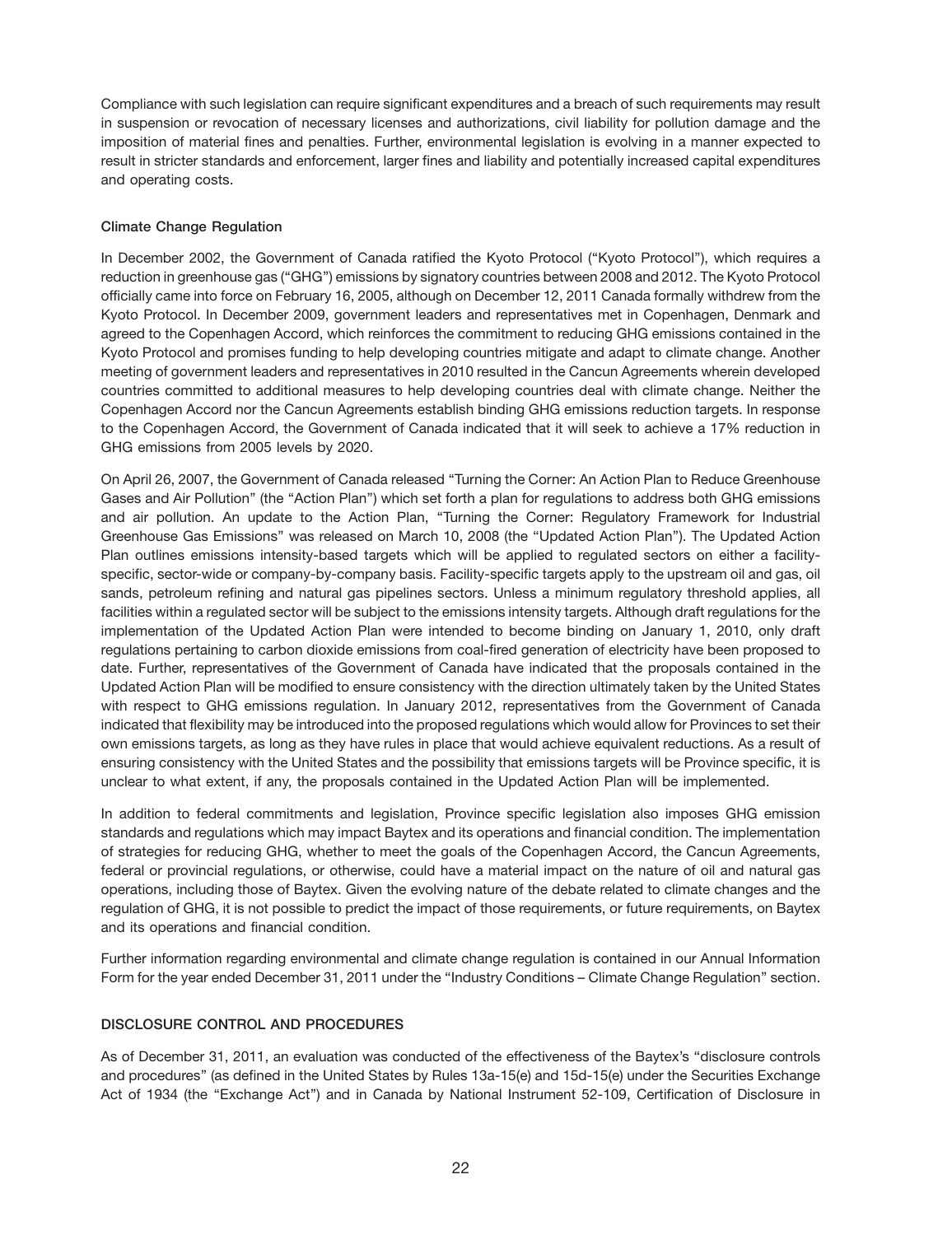Issuers' Annual and Interim Filings (''NI 52-109'')) under the supervision of and with the participation of management, including the President and Chief Executive Officer and the Chief Financial Officer. Based on that evaluation, the President and Chief Executive Officer and the Chief Financial Officer concluded that the Baytex's disclosure controls and procedures are effective to ensure that the information required to be disclosed in the reports that the Baytex files or submits under the Exchange Act or under Canadian securities legislation is (i) recorded, processed, summarized and reported within the time periods specified in the applicable rules and forms and (ii) accumulated and communicated to the Company's management, including the President and Chief Executive Officer and Chief Financial Officer, to allow timely decisions regarding the required disclosure.

It should be noted that while the President and Chief Executive Officer and the Chief Financial Officer believe that the Company's disclosure controls and procedures provide a reasonable level of assurance that they are effective, they do not expect that the Baytex's disclosure controls and procedures will prevent all errors and fraud. A control system, no matter how well conceived or operated, can provide only reasonable, not absolute, assurance that the objectives of the control system are met.

# **MANAGEMENT'S REPORT ON INTERNAL CONTROL OVER FINANCIAL REPORTING**

Management is responsible for establishing and maintaining adequate internal control over financial reporting for the Baytex. ''Internal control over financial reporting'' (as defined in the United States by Rules 13a-15(f) and 15d-15(f) under the Exchange Act and in Canada by NI 52-109) is a process designed to provide reasonable assurance regarding the reliability of financial reporting and the preparation of Baytex's financial statements for external reporting purposes in accordance with Canadian GAAP. Because of its inherent limitations, internal control over financial reporting may not prevent or detect misstatements. Additionally, projections of any evaluations of effectiveness to future periods are subject to risk that controls may become inadequate because of changes in conditions or deterioration in the degree of compliance with Baytex's policies and procedures. Management has assessed the effectiveness of the Company's internal control over financial reporting as of December 31, 2011 based on the framework in Internal Control – Integrated Framework issued by the Committee of Sponsoring Organizations of the Treadway Commission. Based on this assessment, management concluded that the Company maintained effective internal control over financial reporting as of December 31, 2011. The effectiveness of the Baytex's internal control over financial reporting as of December 31, 2011 has been audited by Deloitte & Touche LLP, as reflected in their report for 2011.

No changes were made to our internal control over financial reporting during the year ended December 31, 2011.

# **FORWARD-LOOKING STATEMENTS**

*In the interest of providing our shareholders and potential investors with information regarding Baytex, including management's assessment of the Company's future plans and operations, certain statements in this document are ''forward-looking statements'' within the meaning of the United States Private Securities Litigation Reform Act of 1995 and ''forward-looking information'' within the meaning of applicable Canadian securities legislation (collectively, ''forward-looking statements''). In some cases, forward-looking statements can be identified by terminology such as ''anticipate'', ''believe'', ''continue'', ''could'', ''estimate'', ''expect'', ''forecast'', ''intend'', ''may'', ''objective'', ''ongoing'', ''outlook'', ''potential'', ''project'', ''plan'', ''should'', ''target'', ''would'', ''will'' or similar words suggesting future outcomes, events or performance. The forward-looking statements contained in this document speak only as of the date of this document and are expressly qualified by this cautionary statement.*

*Specifically, this document contains forward-looking statements relating to: crude oil and natural gas prices and the price differentials between light, medium and heavy oil prices; our business strategies, plans and objectives; our ability to fund our capital expenditures and dividends on our common shares from funds from operations; our ability to utilize our tax pools to reduce or potentially eliminate our taxable income for the initial period post-conversion; the timing of payment of Canadian income taxes; the sufficiency of our capital resources to meet our on-going short, medium and long-term commitments; the financial capacity of counterparties to honor outstanding obligations to us in the normal course of business; funding sources for our cash dividends and capital program; the timing of funding our financial obligations; the existence, operation, and strategy of our risk management program; the impact of the*